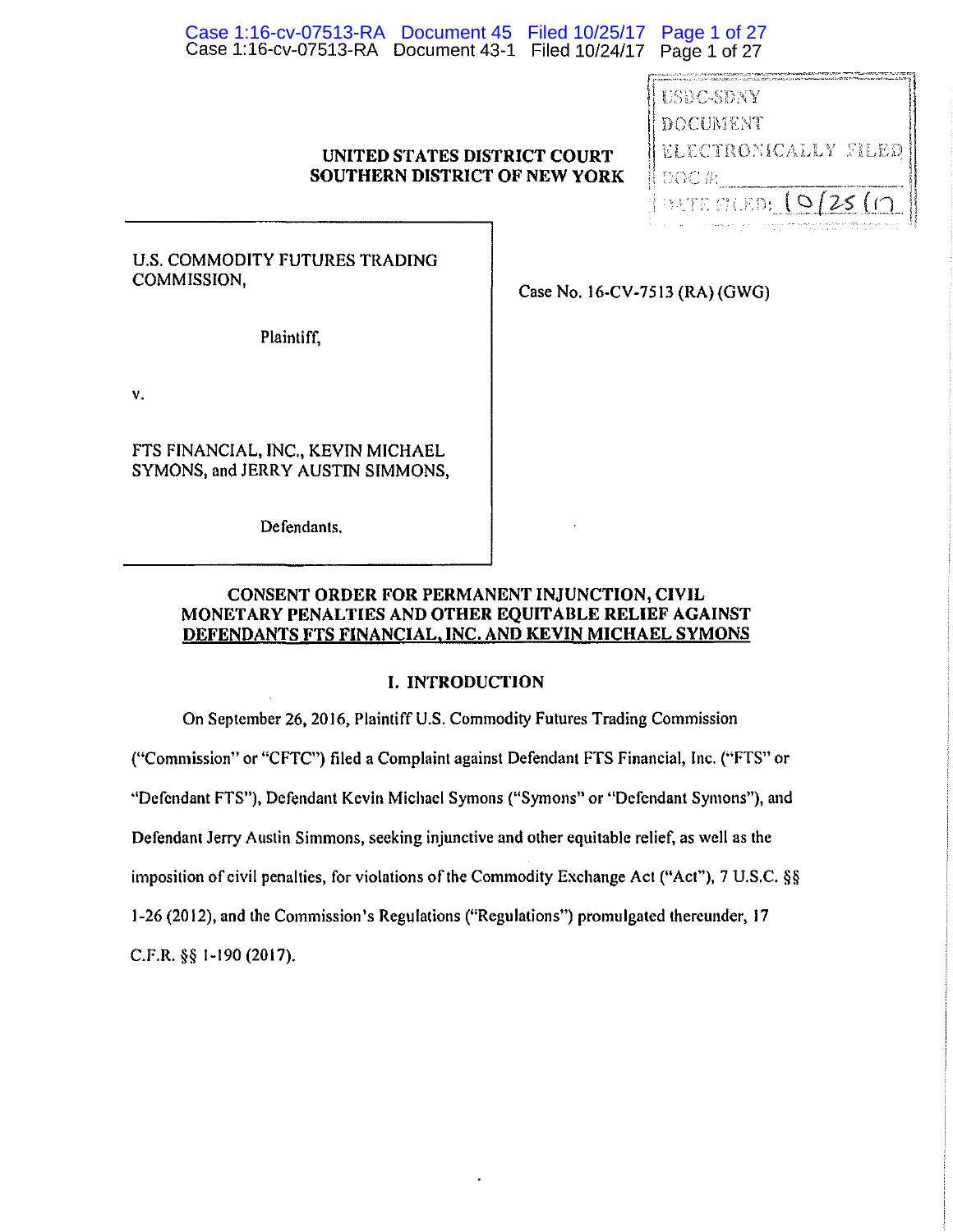#### II, CONSENTS AND AGREEMENTS

To effect settlement of all charges alleged in the Complaint against Defendants FTS and Symons without a trial on the merits or any further judicial proceedings, Defendants FTS and Symons:

I. Consent to the entry of this Consent Order for Permanent Injunction, Civil Monetary Penalties and Other Equitable Relief Against Defendants FTS Financial, Inc. and Kevin Michael Symons ("Consent Order");

2. Affirm that they have read and agreed to this Consent Order voluntarily, and that no promise, other than as specifically contained herein, or threat, has been made by the Commission or any member, officer, agent or representative thereof, or by any other person, to induce consent to this Consent Order;

3. Acknowledge service of the summons and Complaint;

4. Admit the jurisdiction of this Court over them and the subject matter of this action pursuant to Section 6c of the Act, 7 U.S.C. § 13a-1 (2012);

5. Admit the jurisdiction of the Commission over the conduct and transactions at issue in this action pursuant to the Act, 7 U.S.C. §§ 1-26(2012);

6. Admit that venue properly lies with this Court pursuant to Section 6c(e) of the Act, 7 U.S.C. § 13a-l(e) (2012);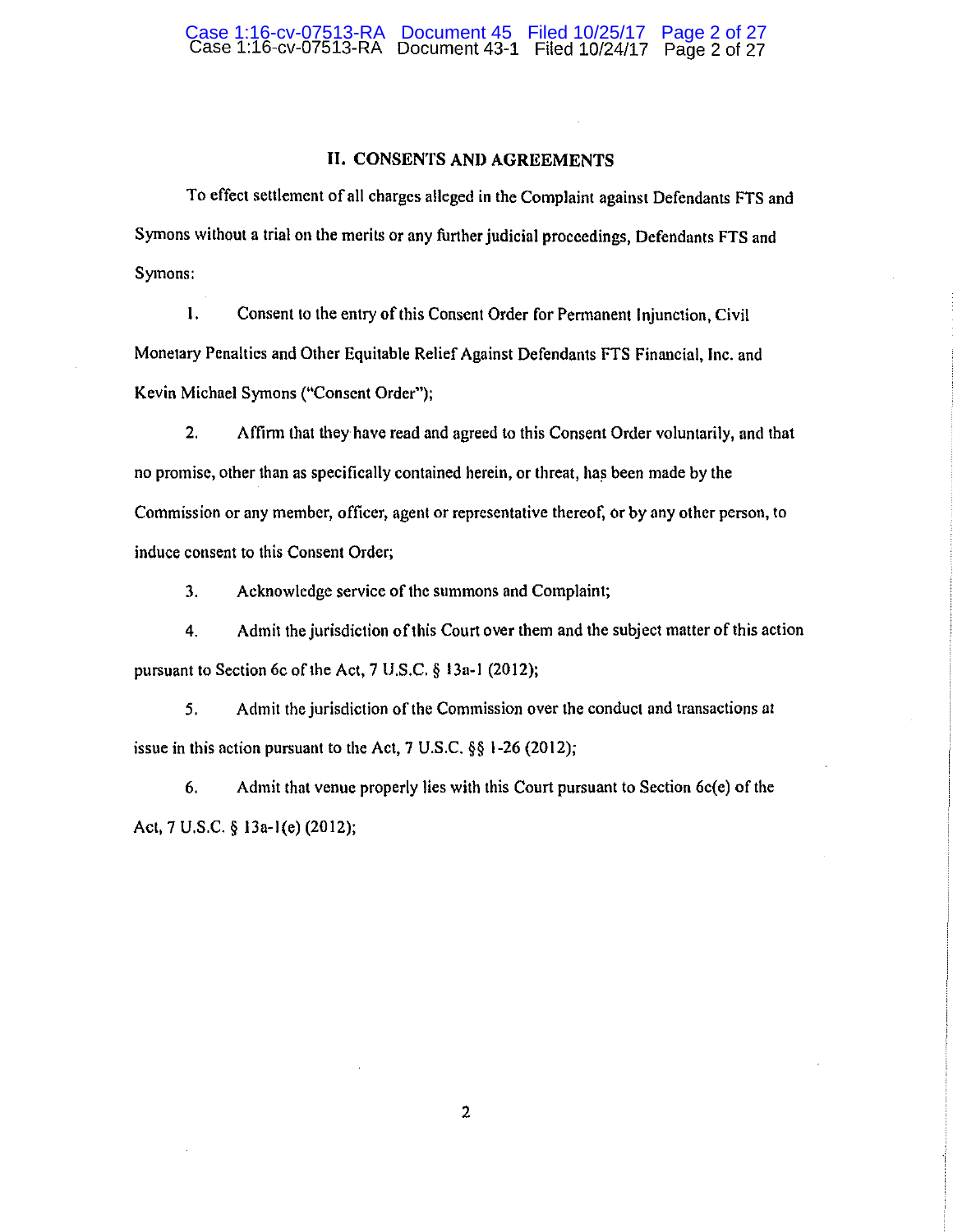7. Waive: l.

(a) Any and all claims that they may possess under the Equal Access to Justice Act, 5 U.S.C. § 504 (2012) and 28 U.S.C. § 2412 (2012), and/or the rules promulgated by the Commission in conformity therewith, Part 148 of the Regulations, 17 C.F.R. pt. 148 (2017), relating to, or arising from, this action;

(b) Any and all claims that they may possess under the Small Business Regulatory Enforcement Fairness Act of 1996, Pub. L. No. 104-121, §§ 201-253, 110 Stat. 847, 857-74 (1996), as amended by Pub. L. No. 110-28, § 8302, 121Stat.112, 204-205 (2007), relating to, or arising from, this action;

(c) Any claim of Double Jeopardy based upon the institution of this action or the entry in this action of any order imposing a civil monetary penalty or any other relief, including this Consent Order; and

(d) Any and all rights of appeal from this action;

8. Consent to the continued jurisdiction of this Court over them for the purpose of implementing and enforcing the terms and conditions of this Consent Order and for any other purpose relevant to this action, even if Defendant FTS or Defendant Symons now or in the future reside outside the jurisdiction of this Court;

9. Agree that they will not oppose enforcement of this Consent Order on the ground, if any exists, that it fails to comply with Rule 65(d) of the Federal Rules of Civil Procedure and hereby waive any objection based thereon;

10. Agree that neither they nor any of their agents or employees under their authority or control shall take any action or make any public statement denying, directly or indirectly, any allegation in the Complaint or the Findings of Fact or Conclusions of Law in this Consent Order,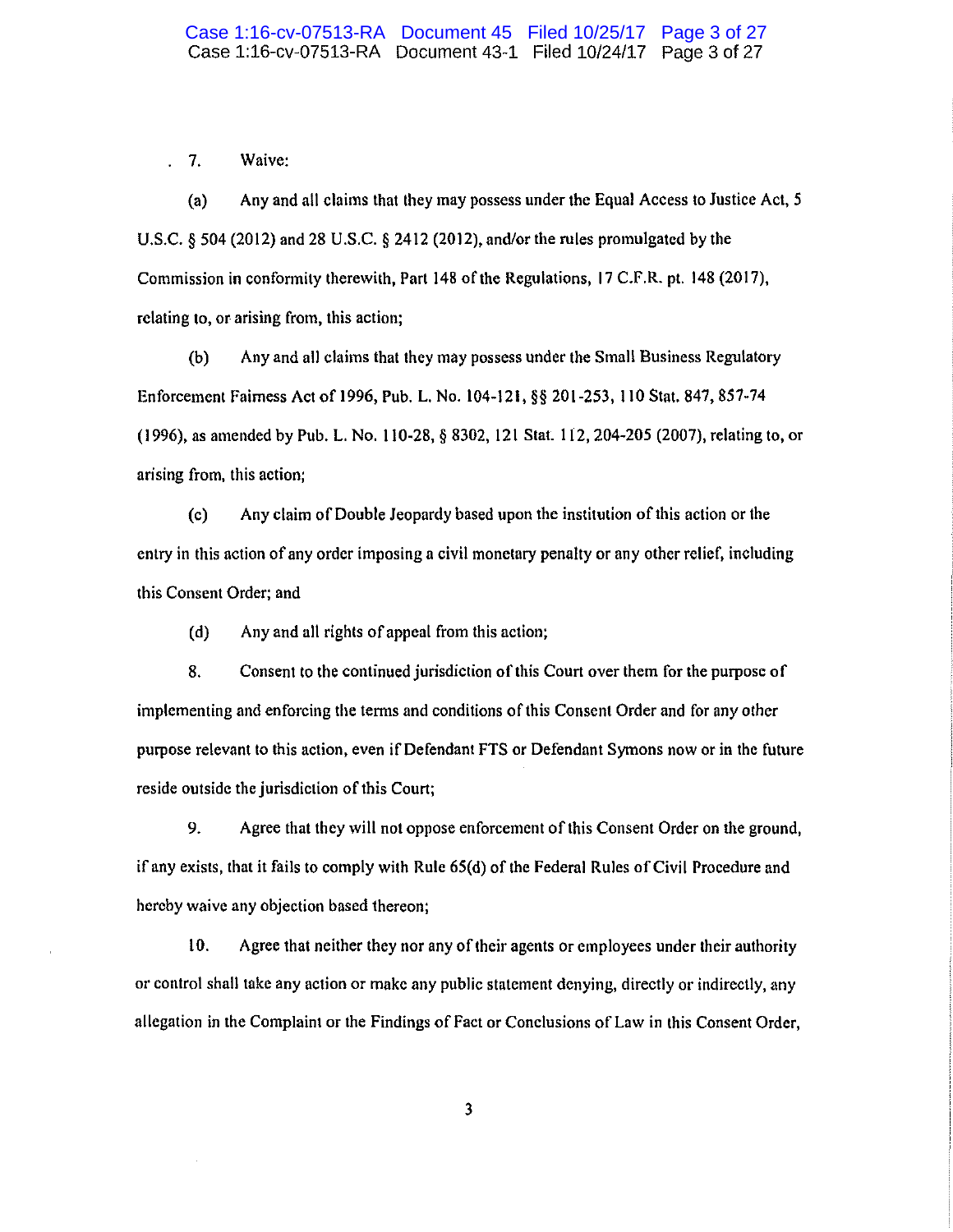#### Case 1:16-cv-07513-RA Document 45 Filed 10/25/17 Page 4 of 27 Case 1:16-cv-07513-RA Document 43-1 Filed 10/24/17 Page 4 of 27

or creating or tending to create the impression that the Complaint and/or this Consent Order is without a factual basis; provided, however, that nothing in this provision shall affect their: (a) testimonial obligations, or (b) right to take legal positions in other proceedings to which the Commission is not a party. Defendants FTS and Symons shall comply with this agreement, and shall undertake all steps necessary to ensure that all of their agents and/or employees under their authority or control understand and comply with this agreement;

11. De fondants FTS and Symons consent to the entry of this Consent Order without admitting or denying the allegations of the Complaint or any findings or conclusions in this Consent Order, except as to jurisdiction and venue, which they admit.

12. Defendants FTS and Symons consent to the use of the findings and conclusions in this Consent Order in this proceeding and in any other proceeding brought by the Commission or to which the Commission is a party or claimant, and agree that they shall be taken as true and correct and be given preclusive effect therein, without further proof.

13. Defendants FTS and Symons do not consent, however, to the use of this Consent Order, or the findings and conclusions herein, as the sole basis for any other proceeding brought by the Commission or to which the Commission is a party, other than a: statutory disqualification proceeding; proceeding in bankruptcy, or receivership; or proceeding to enforce the terms of this Order.

14. Agree to provide immediate notice to this Court and the Commission by certified mail, in the manner required by paragraph 81 of Part VI of this Consent Order, of any bankruptcy proceeding filed by, on behalf of, or against them, whether inside or outside the United States; and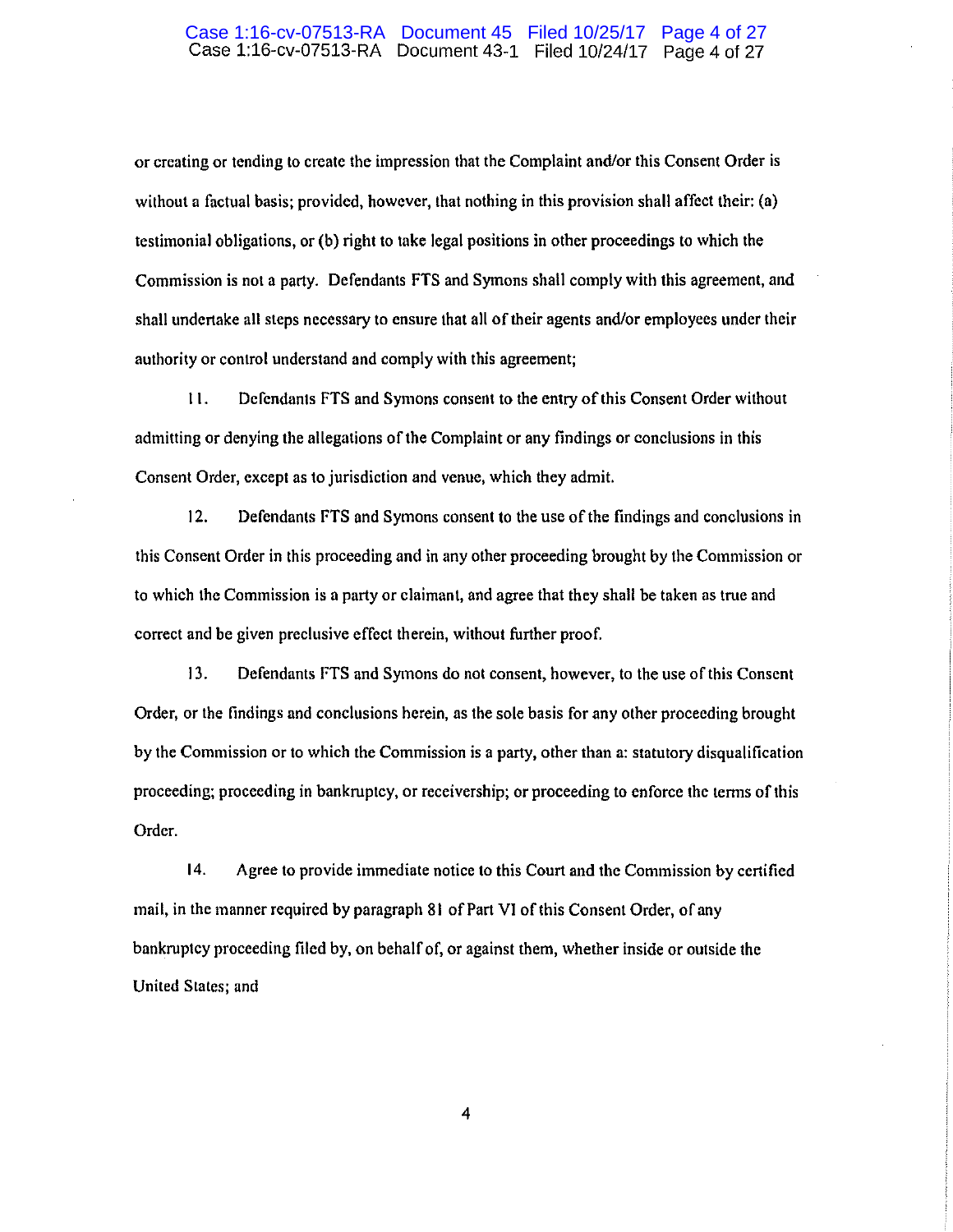15. Agree that no provision of this Consent Order shall in any way limit or impair the ability of any other person or entity to seek any legal or equitable remedy against Defendants FTS and Symons in any other proceeding.

#### Ill. FINDINGS AND CONCLUSIONS

The Court, being fully advised in the premises, finds that there is good cause for the entry of this Consent Order and that there is no just reason for delay. The Court therefore directs the entry of the following Findings of Fact, Conclusions of Law, permanent injunction and equitable relief pursuant to Section 6c of the Act, 7 U.S.C. § 13a-I (2012), as set forth herein. The findings and conclusions in this Consent Order are not binding on any other party to this action.

## THE PARTIES AGREE AND THE COURT HEREBY FINDS:

## A. Findings of Fact

#### The Parties To This Consent Order

16. Plaintiff U.S. Commodity Futures Trading Commission is an independent federal regulatory agency that is charged by Congress with administering and enforcing the Act, 7 U.S.C. §§ 1-26 (2012), and the Regulations promulgated thereunder, 17 C.F.R. §§ 1-190 (2017).

17. Defendant FTS Financial, Inc. is a California corporation with a principal place of business in Irvine, California. From at least in or around August 2012 and continuing through in or around November 2013 (the "Relevant Period"), FTS was in the business of marketing to clients and prospective clients ("Clients") various financial services including the Real Time Trade Room (the "Room"). Defendant FTS has never been registered with the Commission in any capacity.

18. Defendant Kevin Michael Symons is an individual who resides in Foothill Ranch, California. Symons was owner of FTS and controlled its day-to-day operations.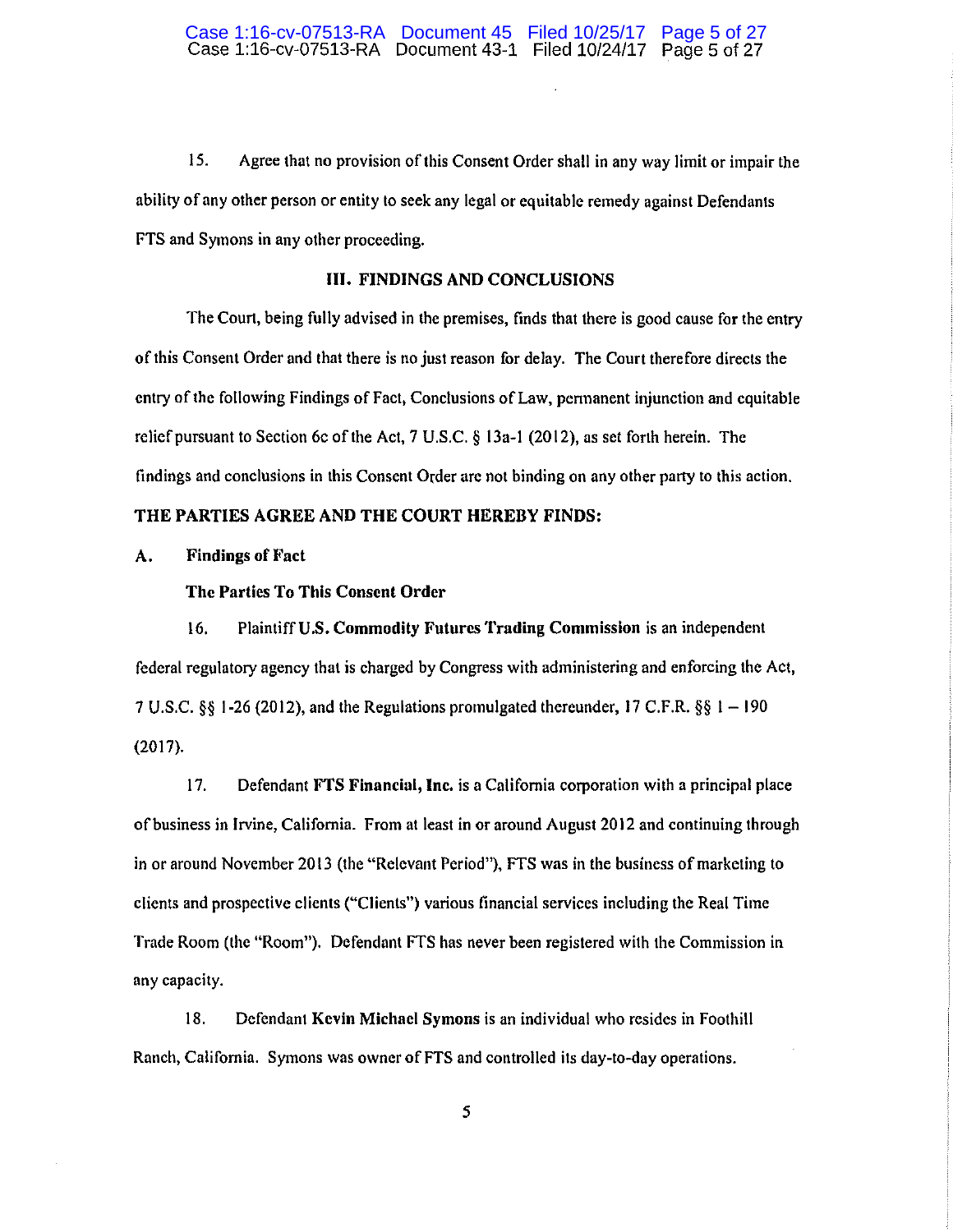#### Case 1:16-cv-07513-RA Document 45 Filed 10/25/17 Page 6 of 27 Case 1:16-cv-07513-RA Document 43-1 Filed 10/24/17 Page 6 of 27

Defendant Symons was not registered with the Commission in any capacity during the Relevant Period.

## FI'S Solicited Clients to Purchase Access to the Real Time Trade Room

19. During the Relevant Period, the Room was marketed as an online forum in which

subscribers, for a fee, could observe an individual as he ostensibly traded futures contracts. FTS

was retained to solicit members of the public to purchase access to the Room during the Relevant

Period.

20. According to FTS's website:

At FTS Financial our mission is to provide a select clientele with best in class educational opportunities, mentoring, live trading rooms, and trade alerts. To achieve this mission we will scour the globe to find the very best educators, traders, and technicians; those with proven real time excellence in fundamental and technical analysis and a long history of verifiable success. As a firm that is fundamentally driven by research, education and technology we arc determined to develop or procure the best of the best in our field. Above all we will strive consistently to be a vital and trusted partner to our clients and associates, providing a place where a select few can prosper and grow to reach their financial potential.

21. During the Relevant Period, FTS marketed the Room primarily by mass telephone

solicitations and on FTS's website, as an online forum in which subscribers could learn to trade

futures contracts by observing a supposed trader (portrayed to Clients by FTS as a "professional

trader"), as he supposedly traded "live" and in "real time."

22. FTS told Clients that they could make money by buying and selling the same

futures contracts in their own accounts, following the trades that were purportedly being made

live in the Room.

23. During the Relevant Period, FTS made between 700 and 1,000 cold calls daily to solicit prospective Clients around the United States to purchase access to the Room. During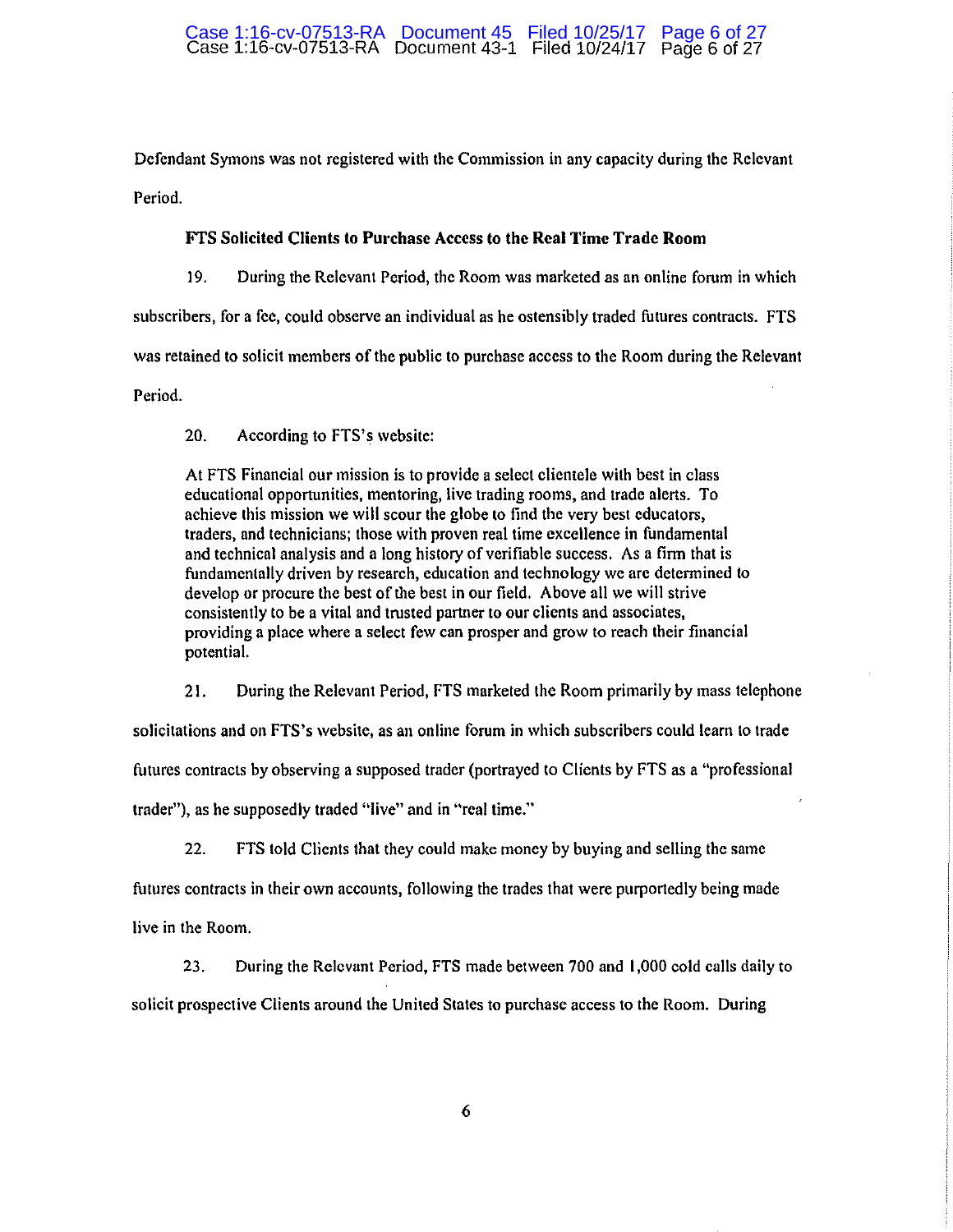#### Case 1:16-cv-07513-RA Document 45 Filed 10/25/17 Page 7 of 27 Case 1:16-cv-07513-RA Document 43-1 Filed 10/24/17 Page 7 of 27

FTS's telephone solicitations, FTS's salespeople directed prospective Clients to FTS's website, www .ftsfinancial.com.

24. FTS offered prospective Clients a money-back guarantee, pursuant to which FTS promised to refund a Client's purchase price if trading in the Room did not average a profit of \$200 or more per trading day during the first 10 days the Client had access to the Room.

25. FTS charged Clients a one-time fee ranging from \$4,995 to \$7,500 for six months of access to the Room (as well as access to various other videos and training materials). FTS kept approximately 75% of the purchase price and paid the remaining approximately 25% to the company affiliated with the person who supposedly traded in the Room.

26. After completing a sale to a Client, FTS provided instructions to Clients for downloading trading software that Clients could use to execute futures trades in their own trading accounts. FTS told Clients that this software was needed to participate in the Room and to execute the Clients' own trades.

#### FTS Acted as a Commodity Trading Advisor

27. During the Relevant Period, FTS, for compensation or profit, engaged in a business of advising others as to the value, or the advisability, of trading futures contracts, by promoting the Room and by receiving compensation from members of the public who purchased access to the Room.

#### FTS and Symons' Misrepresentations and Material Omissions Regarding the Room

28. FTS sales scripts, which were used by FTS salespeople to solicit Clients for the Room, referred to the person who ostensibly traded in the Room as a "professional Mcntorffrader with over 35 years of experience" and stated that "[i]n 1985, [the person who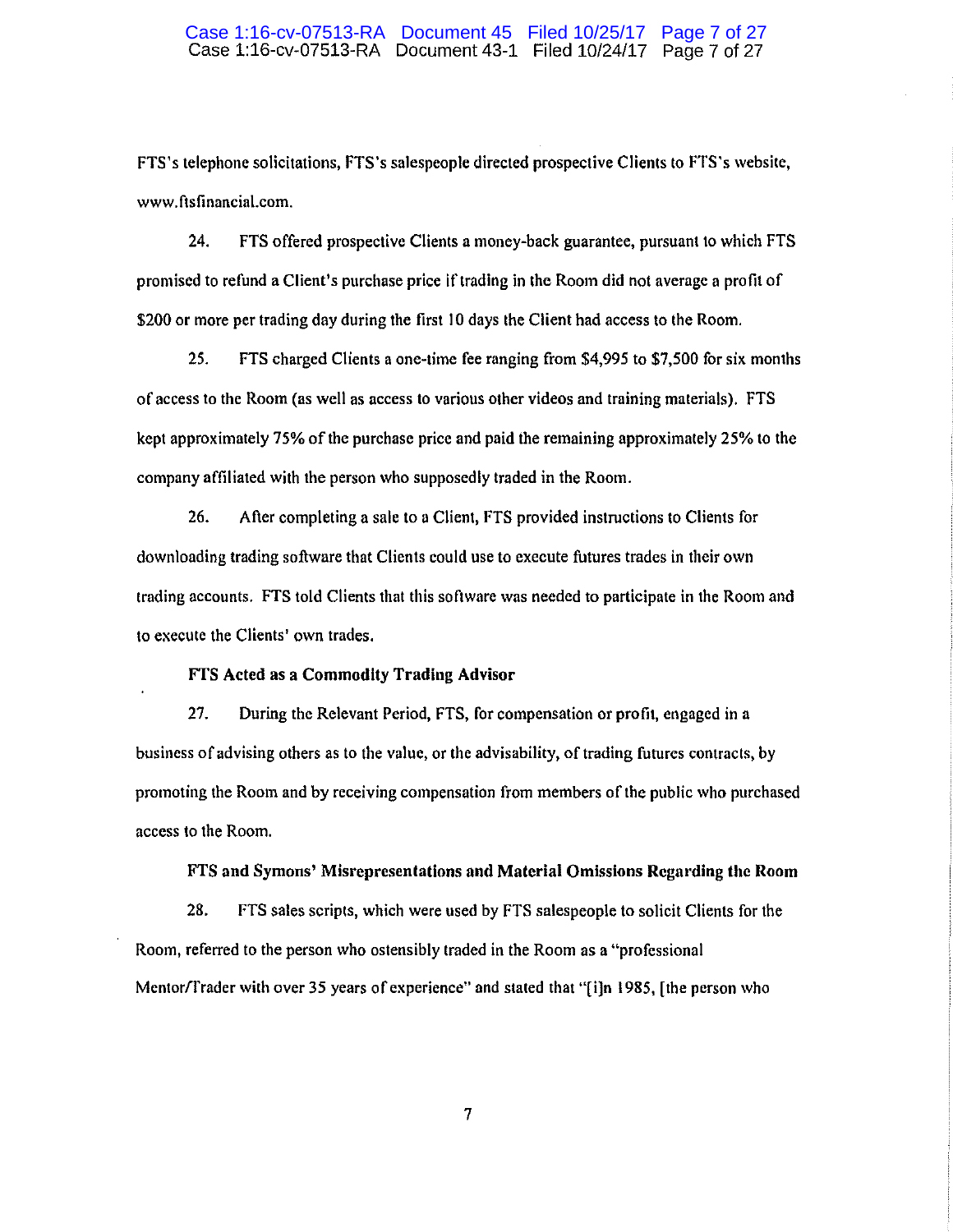#### Case 1:16-cv-07513-RA Document 45 Filed 10/25/17 Page 8 of 27 Case 1:16-cv-07513-RA Document 43-1 Filed 10/24/17 Page 8 of 27

ostensibly traded in the Room] realized a career goal by becoming a full-time professional trader."

29. Similarly, FTS's website described the person who ostensibly traded in the Room as a "professional trader." Symons had ultimate responsibility at FTS for making decisions about the content on FTS 's website.

30. As Symons has admitted in sworn testimony, FTS, by and through its salespeople, told Clients that futures contracts were traded in the Room "live" with real money at risk. For example:

- a. FTS's website stated that the "trader" in the Room "[t]rades live in real time," that Room participants have the "ability lo see ... trades from start to finish ... [f]rom entry to trade management to trade exit," and that the Room "averages 3-5 live trades each day."
- b. FTS's sales scripts, which were used by FTS's salespeople during telephone solicitations, stated that "[n]ow, the live trading room from where this is taught and traded is a very unique, online experience, where you will have complete access to [the "trader" in the Room] while he is teaching and trading live with his own capital the ENTIRE trading day."
- c. FTS, by and through its employees or agents, told one Client by email on April 24, 2013 that "there is absolutely no reason you should feel uncomfortable, [the "trader" in the Room] is a highly respected veteran trader with tremendous consistency!" and that he "is trading live each day with a **cash account. ... "**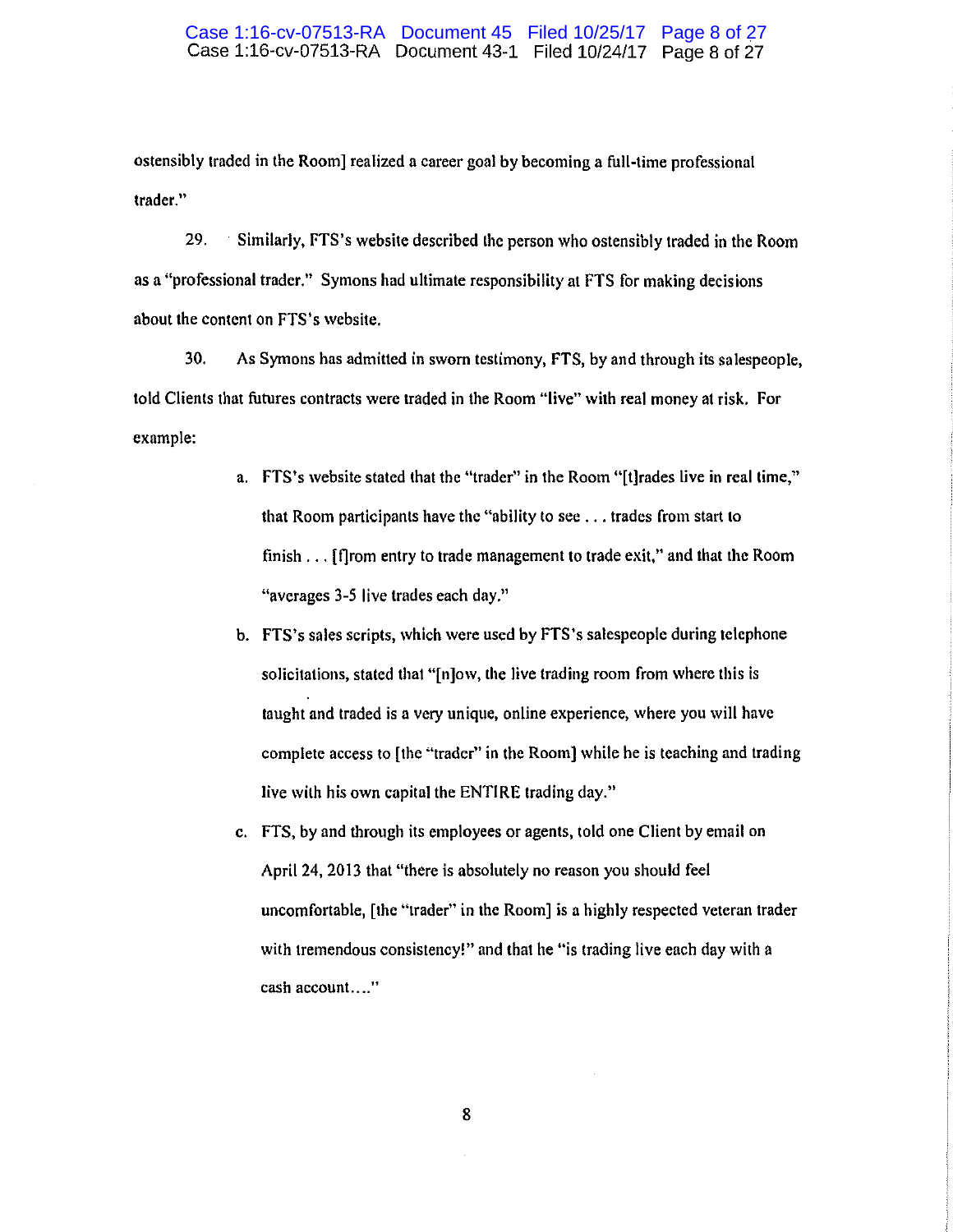### Case 1:16-cv-07513-RA Document 45 Filed 10/25/17 Page 9 of 27 Case 1:16-cv-07513-RA Document 43-1 Filed 10/24/17 Page 9 of 27

31. FTS's statements to Clients describing the "trader" in the Room as a "professional trader" and FTS's statements to Clients that the he traded "live" in the Room were false because the "trader" never actually traded any futures contracts in the Room at all, much less earned his livelihood from futures contract trading profits.

32. When FTS told Clients that the "trader" in the Room was a "professional trader" and that he traded "live" in the Room with real money at risk, FTS by and through its principal Symons, knew that those statements were false or acted with reckless disregard as to the truth or falsity of those statements.

33. After completing sales of Room access to Clients, FTS provided Clients an agreement (referred to herein as the "Room Agreement") that the "trader" in the Room required new Clients to sign, stating that all trades in the Room were simulated. Consequently, FTS and Symons knew, or should have known, that trading in the Room was not "live" with real money at risk.

34. The Room Agreement stated, in relevant part, that:

*[t]here is no representation that the trading strategies, signals, or trades are executed with real money.* While trade setups maybe [sic] discussed and described in a fashion suggesting real time execution, *trade setup execution (entry, management, and exit) will be done in Simulation Mode .... There are no suggestions or implications any trade could have been execwed real time in a fully funded accotml.* 

(Emphasis added.)

35. When some Clients expressed concern (after purchasing access to the Room) that the representations in the Room Agreement were inconsistent with FTS's representations about purported live trading in the Room, FTS and Symons downplayed the Room Agreement. For example: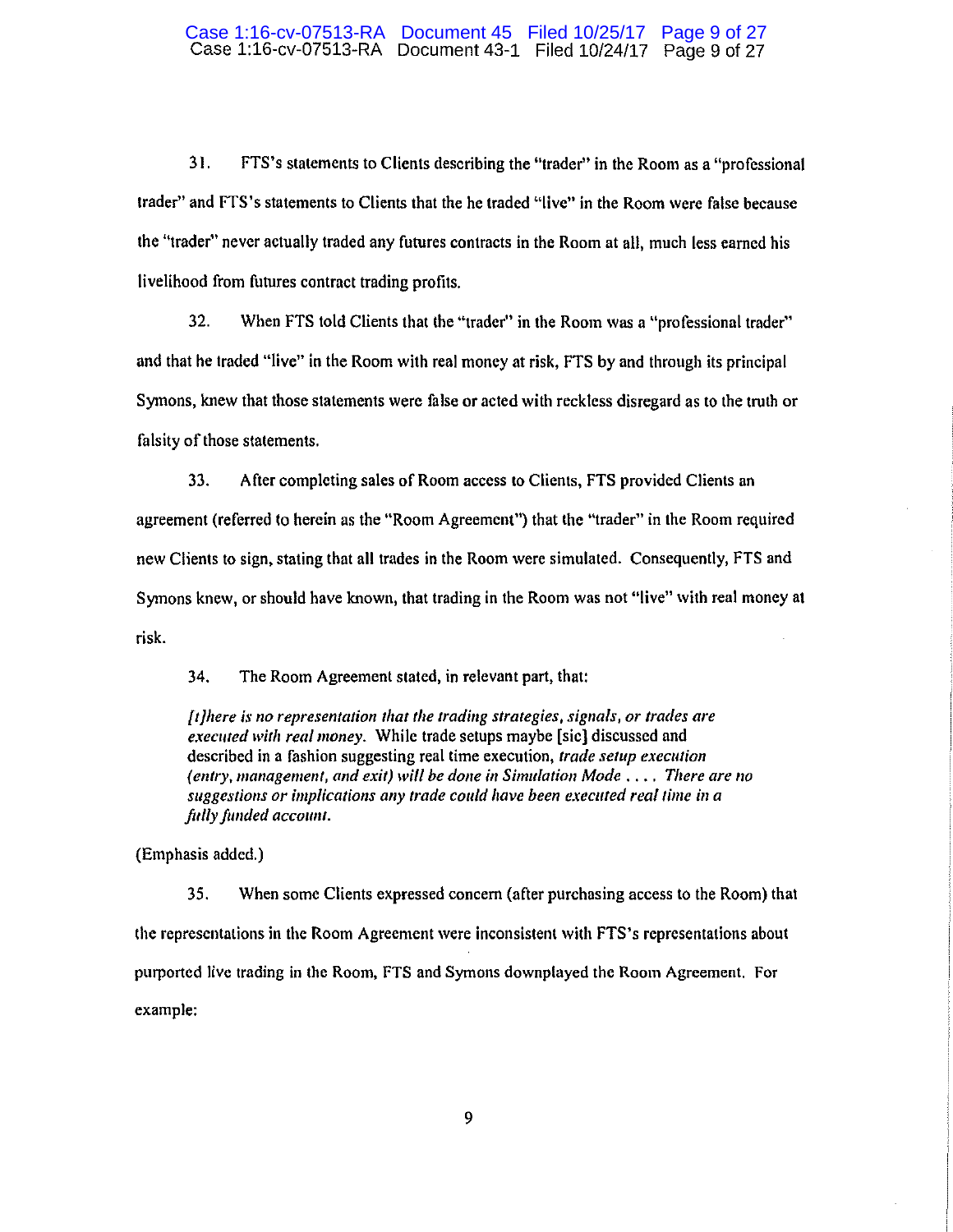- a. In an August 24, 2012 email, an individual who worked with Symons told him that a new Room Client "said he had just received the disclosures(, and h]e mentioned a ph[r]ase in the paper work that said some of the trades may not be real money or to that effect ... *We cleared tlrat up and Ire warmed up* 011 *the phone somewhat"* (emphasis added).
- b. In a September 24 and 25, 2012 email chain, a Client asked if an FTS representative could explain the sentence in the Room Agreement stating that: "There are no suggestions or implications any trade could have been executed real time in a fully funded account." The FTS representative responded: "Wow. No, I can't. *I thought [the "trader" in the Room] made live trades with real money usually ..* . *I'm told this isj11s1 slandand [sic] boiler p/a/e language for these sorts of services ....*" (emphasis added).

36. The difference between actual trading and hypothetical or simulated trading is significant because hypothetical or simulated trading does not involve trades that have actually been executed and therefore may under- or over-compensate for the impact of certain market factors such as lack of liquidity.

37. Moreover, because hypothetical or simulated trading does not involve actual trade execution, so-called performance results from such trading necessarily fail to reflect slippage costs, *i.e.,* the difference in price of an actual trade at the time the order is placed and the time the order is filled.

38. Symons conceded in sworn testimony that, unlike trading in an actual account with real money at risk, simulated trading results do not include slippage. Symons also stated in his sworn testimony that slippage "most times" has a negative effect on the profitability of a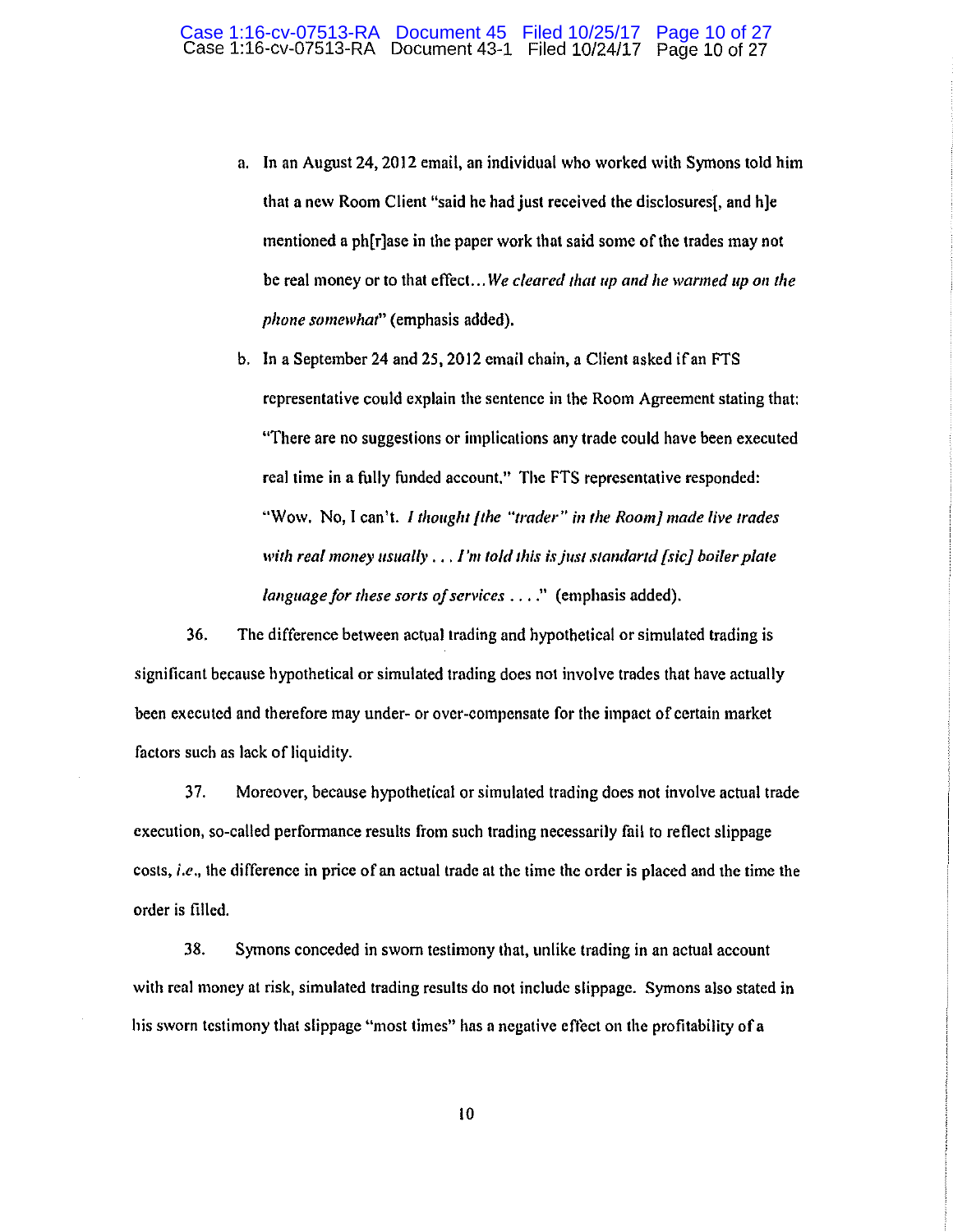#### Case 1:16-cv-07513-RA Document 45 Filed 10/25/17 Page 11 of 27 Case 1:16-cv-07513-RA Document 43-1 Filed 10/24/17 Page 11of27

trading account and that 1he distinction between live and simulated trading would be "most important" to a reasonable investor.

39. Nevertheless (and despite knowing that the Room Agreement stated that trading in the Room was entirely simulated), FTS, by and through its salespeople and on its website, told prospective Clients that trading in the Room was "live" with actual money at risk.

40. Not only did FTS tell Clients that the trading in the Room was "live," but also that the trading had generated substantial profits. FTS claimed on its website that trading in the Room "[a ]verages \$3 50-\$500+ in gains a day on two contracts," *i.e.,* on a \$20,000 investment (which, if annualized, amounts to an average profit of 420% to 600%). FTS did not disclose that these supposed results were based on hypothetical or simulated trading. Nor did FTS provide any of the disclosures required in Commission Regulation 4.41 (b), 17 C.F.R. § 4.41 (b) (2017), setting forth the limited value of hypothetical or simulated trading results.

41. FTS stated to a Client in a January 4, 2013 email that by following the trading in the Room, the Client's profits could "tum out to be much more" than \$4,000 over 20 days on a \$20,000 investment and further stated "that there's [a] great deal of money to be made over the course of one year in [the Room] and by God you will make it if you just try it."

42. Jn a January 6, 2013 email to the same Client, FTS, by and through its employee or agent, stated that the Room is:

listed right on our website as one of the top ten trading rooms in the country at Futures Truth Magazine. There are numerous testimonials and you can even speak to a classmate to make you feel 100% comfortable ... if you have ever had dream [sic] of financial independence while trading just a few hours a day, lhis is it and that's the truth ... 1 promise you.

43. In addition, in soliciting Clients, FTS and Symons provided Clients the following track record of supposed monthly trading profit in the Room for 2012: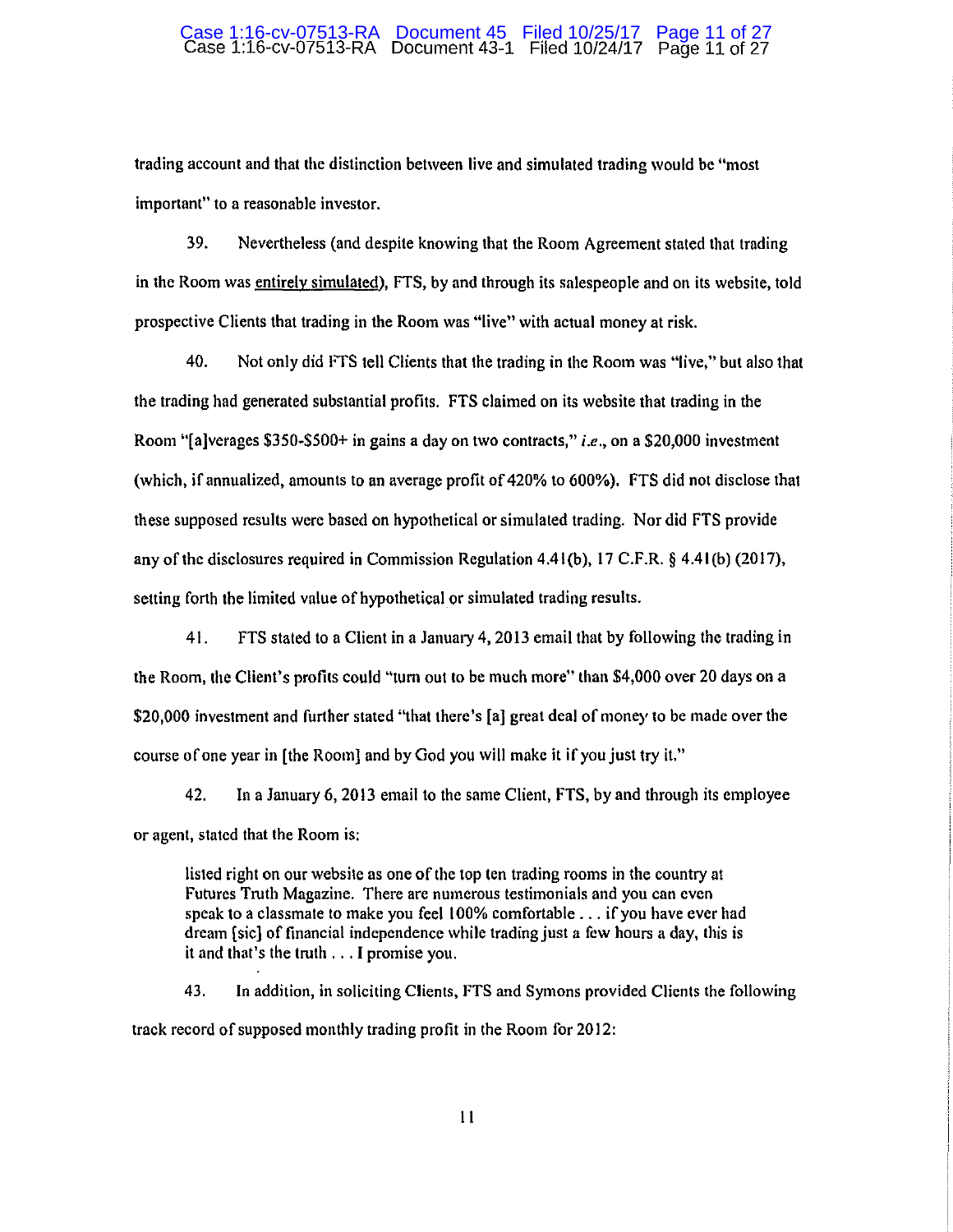| Month     | Profit   |  |
|-----------|----------|--|
| January   | \$8,230  |  |
| February  | \$6,350  |  |
| March     | \$7,880  |  |
| April     | \$8,410  |  |
| May       | \$10,380 |  |
| June      | \$9,650  |  |
| July      | \$10,800 |  |
| August    | \$8,730  |  |
| September | \$7,180  |  |
| October   | \$8,290  |  |
| November  | \$4,110  |  |
| December  | \$3,280  |  |

44. FTS's salespeople told Clients that the profits set forth above in paragraph 43 reflected a \$20,000 investment (which, for the claimed profits in 2012, would have amounted to an annual return of more than 460%).

45. All of these statements by FTS concerning supposed profitable past performance in the Room (including the profit claims on FTS's website described in paragraph 40, above, and the monthly profits disseminated by FTS described in paragraph 43, above) were false and misleading because there never were any futures contracts traded in the Room.

46. FTS and Symons provided Clients the past performance infonnation even though the purported trading results were described to FTS and Symons as "unofficial" in emails dated August 2 and 8, 2012.

## Symons Controlled FTS and Failed to Act in Good Faitlt or Knowingly Induced FTS's Violations

- 47. During the Relevant Period, Symons was the sole owner of FTS.
- 48. Symons was FTS's President and CEO.
- 49. Symons had authority to hire and fire FTS employees and contractors.
- 50. Symons was signatory on FTS's bank account.
- 5 I. Symons was responsible for training FTS 's salespeople.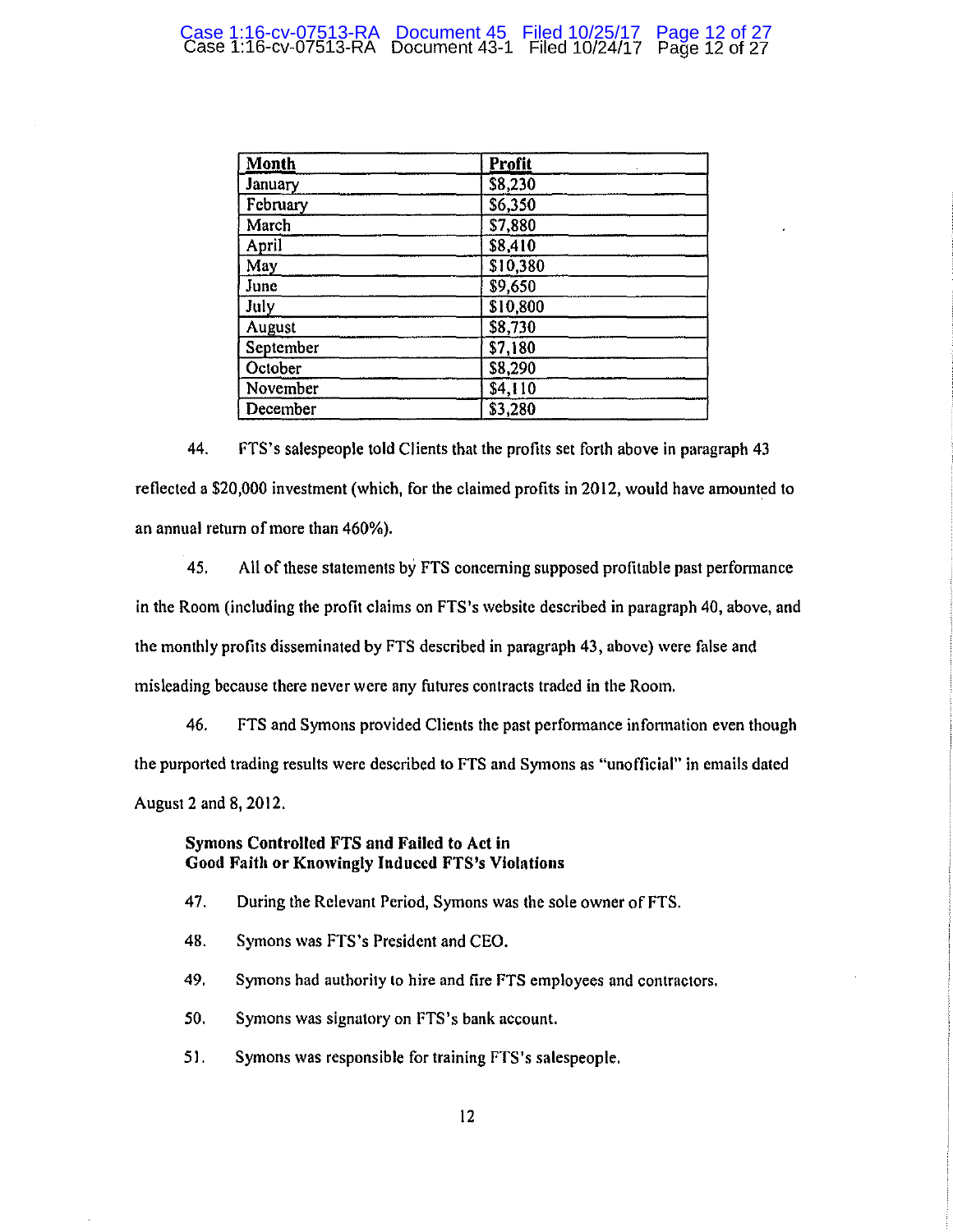#### Case 1:16-cv-07513-RA Document 45 Filed 10/25/17 Page 13 of 27 Case 1:16-cv-07513-RA Document 43-1 Filed 10/24/17 Page 13 of 27

52. Symons controlled the content on FTS's website, which, as stated above, falsely stated, among other things, that futures contracts were traded in the Room "live" and in "real time" and that the trades had earned substantial profits.

53. Symons directed FTS's salespeople to tell Clients that trading in the Room was "live" with real money at risk.

**B.** Conclusions or Law

#### Jurisdiction **and** Venue

·54. This Court has jurisdiction over this action pursuant to Section 6c of the Act, 7 U.S.C. § 13a-I (2012), which provides that whenever it shall appear to the Commission that any person has engaged, is engaging, or is about to engage in any act or practice constituting a violation of any provision of the Act or any rule, regulation, or order promulgated thereunder, the Commission may bring an action in the proper district court of the United States against such person to enjoin such act or practice, or to en force compliance with the Act, or any rule, regulation or order thereunder.

55. Venue properly lies with this Court pursuant to Section 6c(e) of the Act, 7 U.S.C. § 13a-l(e) (2012), because acts and practices in violation of the Act occurred within this District,

#### Fraud By Misrepresentations **and** Omissions

56. By the conduct described in paragraphs 16 through 55 above, FTS, acting as a commodity trading advisor, through the use of the mails or other means or instrumentality of interstate commerce (including by telephone, email, and FTS's website), violated Section  $4o(1)$ (A) and (B) of the Act, 7 U.S.C.  $\delta$   $6o(1)$ (A) and (B) (2012), and Commission Regulation 4.41(a)(1) and (2), 17 C.F.R.  $\S$  4.41(a)(1) and (2) (2017), by making misrepresentations and material omissions to Clients, including by: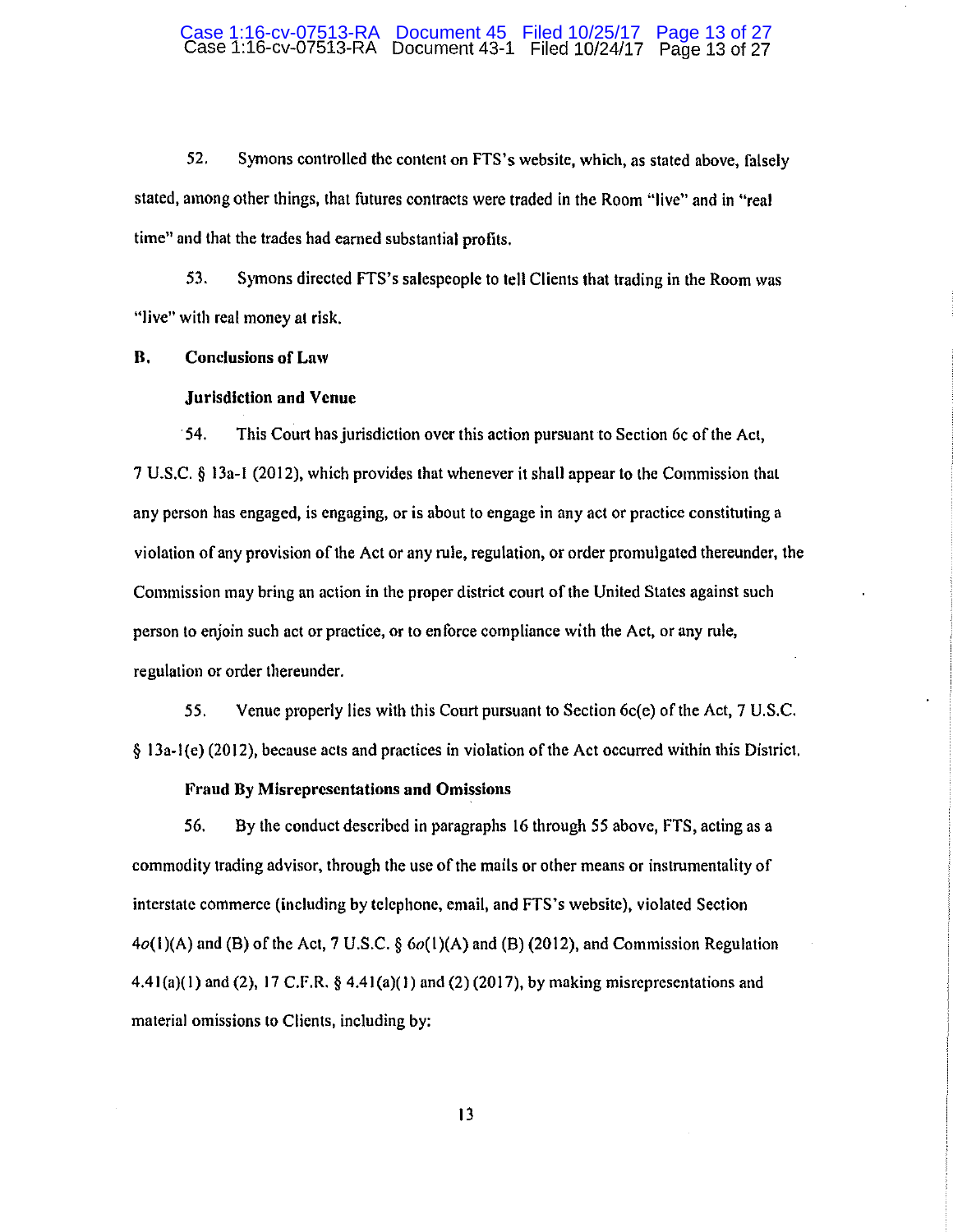a. Telling Clients in sales solicitation and on FTS's website that trading in the Room was "live in real time" with real money at risk when in fact all of the supposed trading was entirely simulated; and

b. Telling Clients that the "trader" in the Room was a "professional trader" and that he earned consistent profits trading futures contracts (including by providing Clients the supposed track record set forth above in paragraph 43 and claiming on FTS's website that he "[a]verages \$350-\$500+ in gains a day on two contracts,") when in fact no futures contracts were ever traded in the Room.

57. By the conduct described in paragraphs 16 through 56 above, FTS and Symons employed a scheme or artifice to defraud Clients in connection with futures contracts traded on registered entities by making misrepresentations and material omissions to Clients, in violation of Section  $6(c)(1)$  of the Act, 7 U.S.C. §  $9(c)(1)$  (2012), and Commission Regulation 180.1(a), 17 C.F.R. § 180.l(a) (2017), including by:

- a. Telling Clients in sales solicitation and on FTS's website that trading in the Room was "live" with real money at risk, when in reality all of the supposed trading was entirely simulated; and
- b. Telling Clients that the "trader" in the Room was a "professional trader" and that he earned consistent profits trading futures contracts (including by providing Clients the supposed track record set forth above in paragraph 43 and claiming on FTS's website that he "[a]verages \$350-\$500+ in gains a day on two contracts,") when in fact no futures contracts were ever traded in the Room.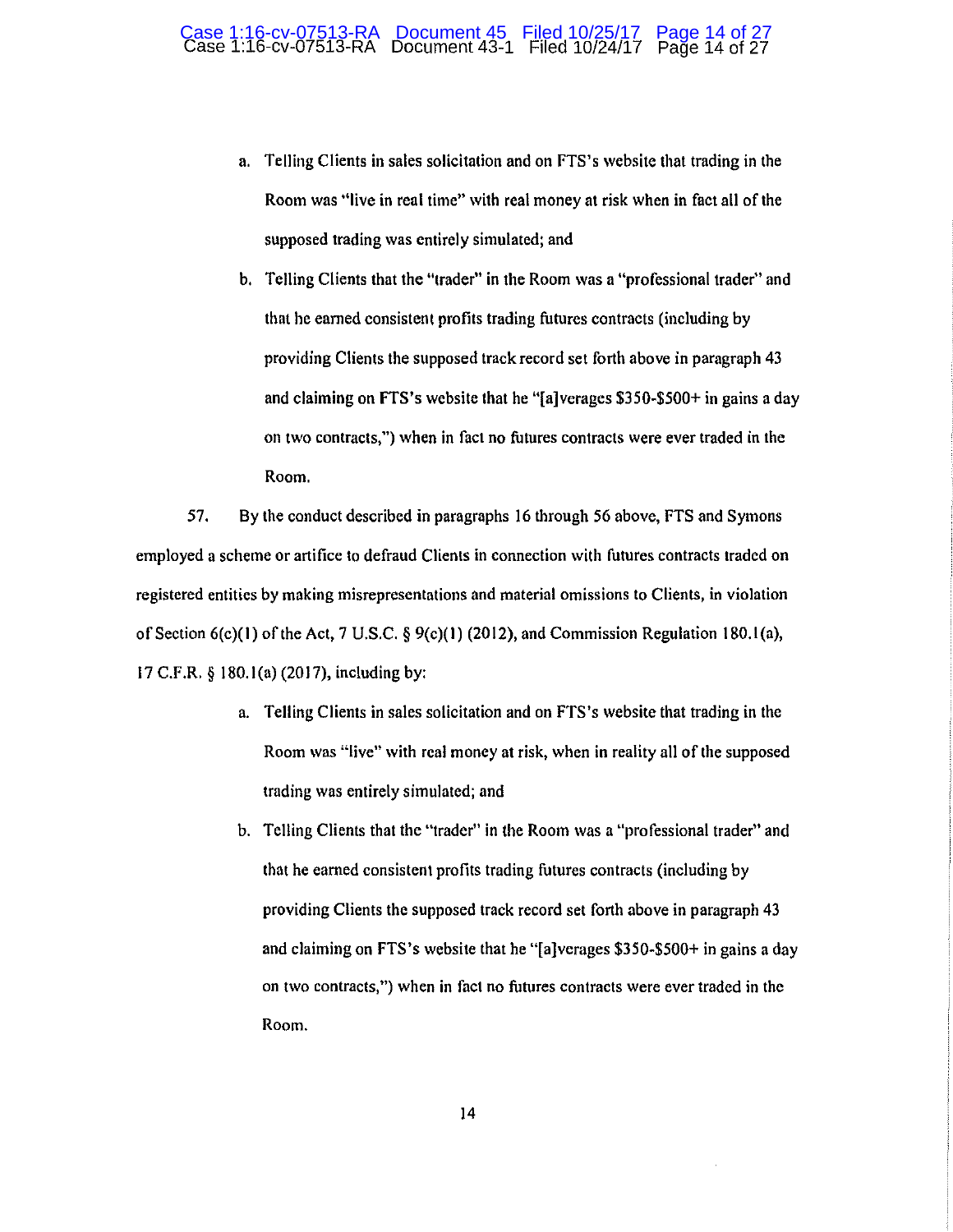## Case 1:16-cv-07513-RA Document 45 Filed 10/25/17 Page 15 of 27 Case 1:16-cv-07513-RA Document 43-1 Filed 10/24/17 Page 15 of 27

#### Failure to Provide Required Disclosures

58. By the conduct described in paragraphs 16 through 57 above, FTS, through the acts of its employees and agents including Symons, violated Commission Regulation 4.4l(b), 17 C.F.R. § 4.4l(b) (2017), in that FTS stated on its website that trading in the Room "(a]verages \$350-\$500+ in gains a day on two contracts," but failed prominently to display in immediate proximity to this performance infonnation prescribed disclosures relating to the inherent limitations of such simulated or hypothetical performance information.

59. Defendant Symons controlled Defendant FTS, directly or indirectly, and did not act in good faith or knowingly induced, directly or indirectly, Defendant FTS's act or acts in violation of the Act and Regulations; therefore, pursuant to Section 13(b) of the Act, 7 U.S.C. § 13c(b) (2012), Defendant Symons is liable for Defendant FTS's violations of Sections  $4o(1)(A)$  and  $(B)$  and  $6(c)(1)$ of the Act, 7 U.S.C.  $\S\S 6o(1)(A)$  and (B) and  $9(c)(1)(2012)$ , and Commission Regulations 4.41(a)(1) and (2), 4.41(b) and 180.1(a), 17 C.F.R.  $\S$  4.41(a)(1) and (2), 4.41(b) and 180.1(a) (2017).

60. The foregoing acts, omissions, and failures of Defendant Symons occurred within the scope of his employment, office, or agency with Defendant FTS; therefore, pursuant to Section 2(a)(1)(B) of the Act, 7 U.S.C. § 2(a)(1)(B)(2012), and Commission Regulation 1.2, 17 C.F.R. § 1.2 (20 I 7), Defendant FTS is liable for Defendant Symons' acts, omissions, and failures in violation of Section  $6(c)(1)$  of the Act, 7 U.S.C. §  $9(c)(1)$  (2012), and Commission Regulation 180.1(a), 17 C.F.R. § 180.l(a) (2017).

6 I. Unless restrained and enjoined by this Court, there is a reasonable likelihood that Defendants FTS and Symons will continue to engage in the acts and practices alleged in the Complaint and in similar acts and practices in violation of the Act and Regulations.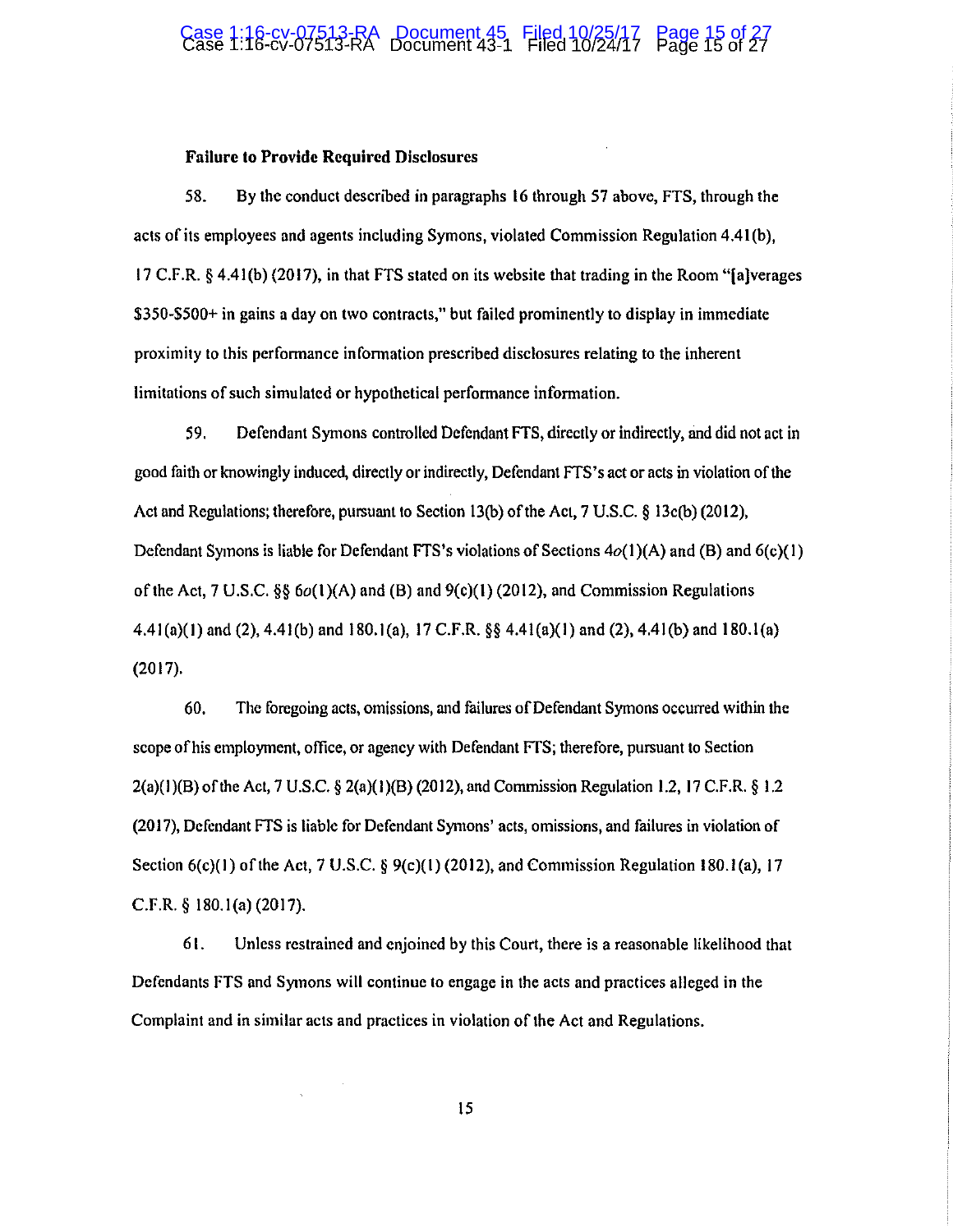#### **IV. PERMANENT INJUNCTION**

#### **IT IS HEREBY ORDERED THAT:**

62. Based upon and in connection with the foregoing conduct, pursuant to Section 6c of the Act, 7 U.S.C. § 13a-l (2012), Defendants FTS and Symons are permanently restrained, enjoined and prohibited from directly or indirectly:

- a. as a commodity trading advisor, associated person of a commodity trading advisor, commodity pool operator, or associated person of a commodity pool operator, by use of the mails or any means or instrumentality of interstate commerce, directly or indirectly employing any device, scheme, or artifice to defraud any client or participant or prospective client or participant, or engaging in any transaction, practice, or course of business which operates as a fraud or deceit upon any client or participant or prospective client or participant, in violation of Section  $4o(1)(A)$  and (B) of the Act, 7 U.S.C.  $\S$  6 $o(1)(A)$  and (B) (2012), or Commission Regulation 4.41(a)(1) and (2), 17 C.F.R.  $\S$  4.41(a)(1) and (2)(2017);
- b. using or employing, or attempting to use or employ, any manipulative device, scheme, or artifice to defraud; making, or attempting to make, any untrue or misleading statement ofa material fact or omitting to state a material fact necessary in order to make the statements made not true or misleading; or engaging, or attempting to engage, in any act, practice, or course of business, which operates or would operate as a fraud or deceit upon any person in violation of Section  $6(c)(1)$  of the Act, 7 U.S.C. §  $9(c)(1)$  (2012) or Commission Regulation 180.l(a), 17 C.F.R. § 180.l(a) (2017); or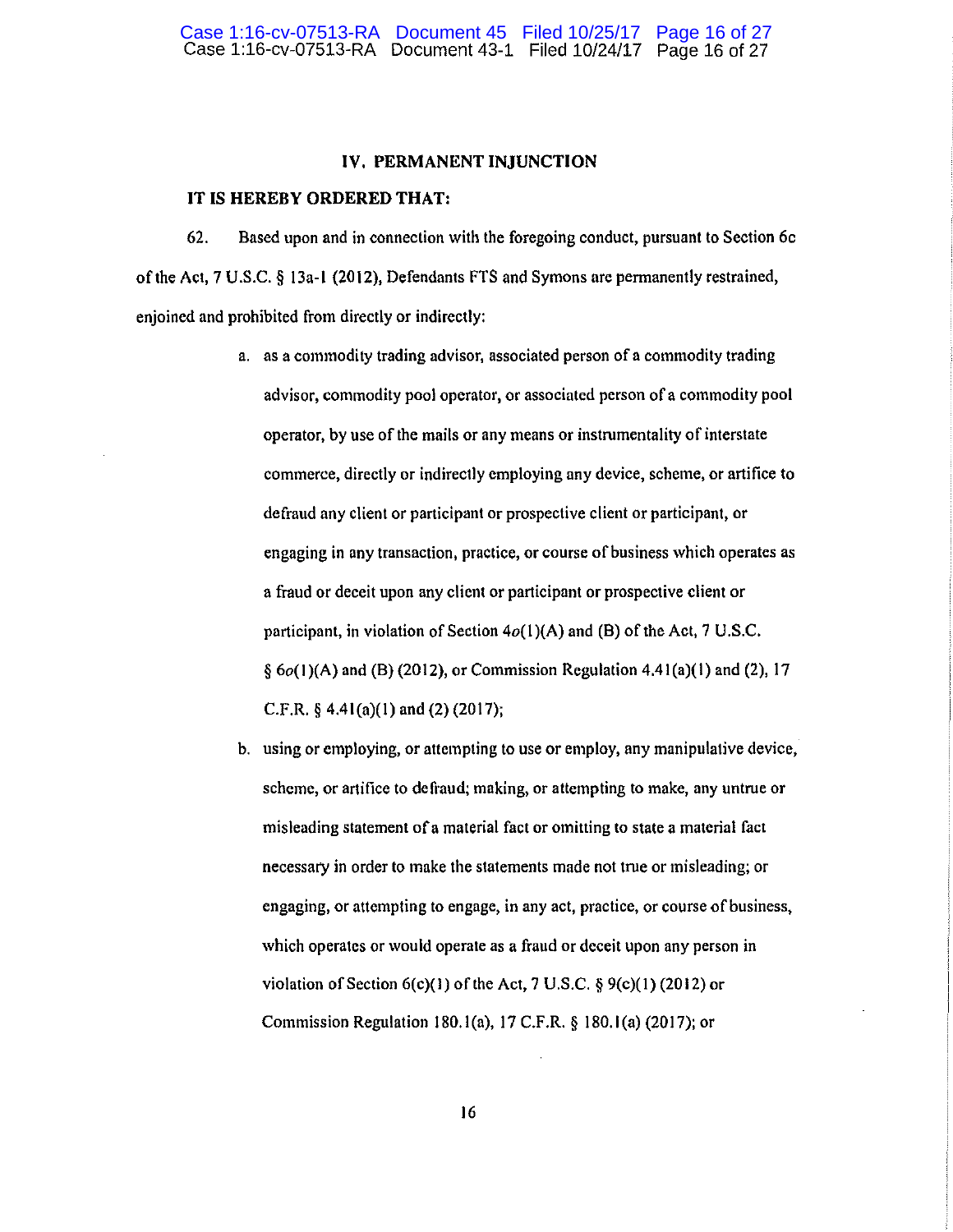#### Case 1:16-cv-07513-RA Document 45 Filed 10/25/17 Page 17 of 27 Case 1:16-cv-07513-RA Document 43-1 Filed 10/24/17 Page 17 of 27

c. presenting the performance of any simulated or hypothetical commodity interest account, unless a prescribed statement (stating, among other things, the inherent limitations of hypothetical or simulated performance data) is disclosed prominently and in immediate proximity to the simulated or hypothetical performance in formation being presented, as required by Commission Regulation 4.41(b), 17 C.F.R. § 4.41(b) (2017).

63. Defendants FTS and Symons are also permanently restrained, enjoined and prohibited from directly or indirectly:

- a. Trading on or subject to the rules of any registered entity (as that term is defined in Section 1a(40) of the Act,  $7 \text{ U.S.C.}$  § 1a(40) (2012));
- b. Entering into any transactions involving "commodity interests" (as that term is defined in Commission Regulation l.3(yy), 17 C.F.R. § l.3(yy) (2017)) for their own personal account or for any account in which they have a direct or indirect interest;
- c. Having any commodity interests traded on their behalf;
- d. Controlling or directing the trading for or on behalf of any other person or entity, whether by power of attorney or otherwise, in any account involving commodity interests;
- e. Soliciting, receiving or accepting any funds from any person for the purpose of purchasing or selling any commodity interests;
- f. Applying for registration or claiming exemption from registration with the Commission in any capacity, and engaging in any activity requiring such registration or exemption from registration with the Commission, except as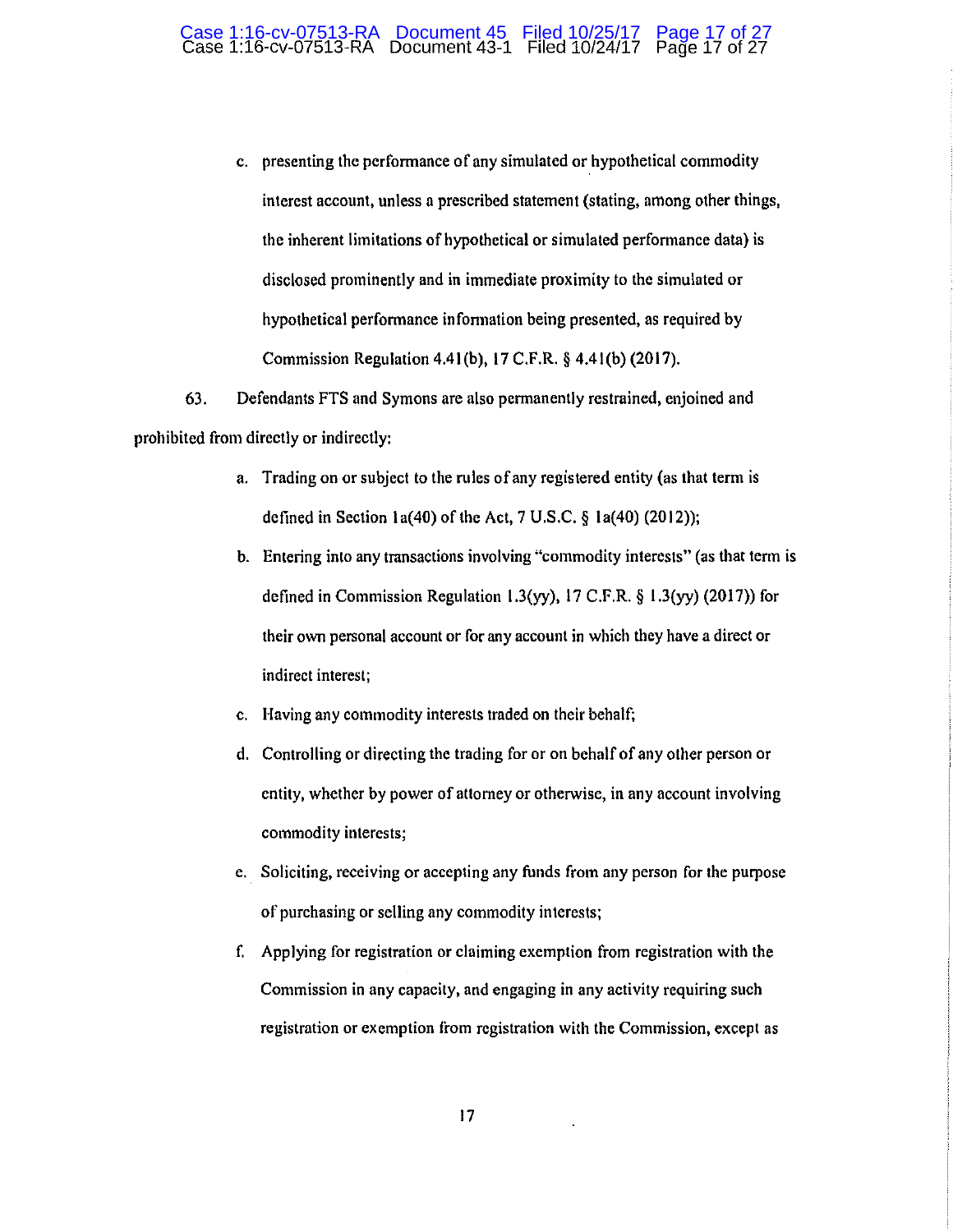provided for in Commission Regulation 4.14(a)(9), 17 C.F.R. § 4.14(a)(9) (2017); and/or

g. Acting as a principal (as that term is defined in Commission Regulation 3.1(a), 17 C.F.R. § 3.1(a) (2017)), agent or any other officer or employee of any person (as that term is defined in Section la(38) of the Act, 7 U.S.C. § la(38) (2012)), registered, exempted from registration or required to be registered with the Commission except as provided for in Commission Regulation 4.14(a)(9), 17 C.F.R. § 4.14(a)(9) (2017).

## **V. DISGORGEMENT AND CIVIL MONETARY PENALTY**

#### **A. Disgorgcmcnt**

64. Defendant FTS shall pay disgorgement in the amount of two million four hundred thousand dollars (\$2,400,000) ("FTS Disgorgement Obligation"), representing the gains received in connection with such violations, plus post-judgment interest.

65. Defendant Symons shall pay disgorgement in the amount of two hundred eightynine thousand dollars (\$289,000) ("Symons Disgorgement Obligation"), plus post-judgment interest.

66. Post-judgment interest shall accrue on the FTS Disgorgement Obligation and Symons Disgorgement Obligation (collectively, "Disgorgement Obligations") beginning on the date of entry of this Consent Order and shall be determined by using the Treasury Bill rate prevailing on the date of entry of this Consent Order pursuant to 28 U.S.C. § 1961 (2012).

67. To effect payment of the Disgorgement Obligations and the distribution of any disgorgement payments to Defendant FTS and Defendant Symons' clients, the Court appoints the National Futures Association ("NFA") as Monitor ("Monitor"). The Monitor shall receive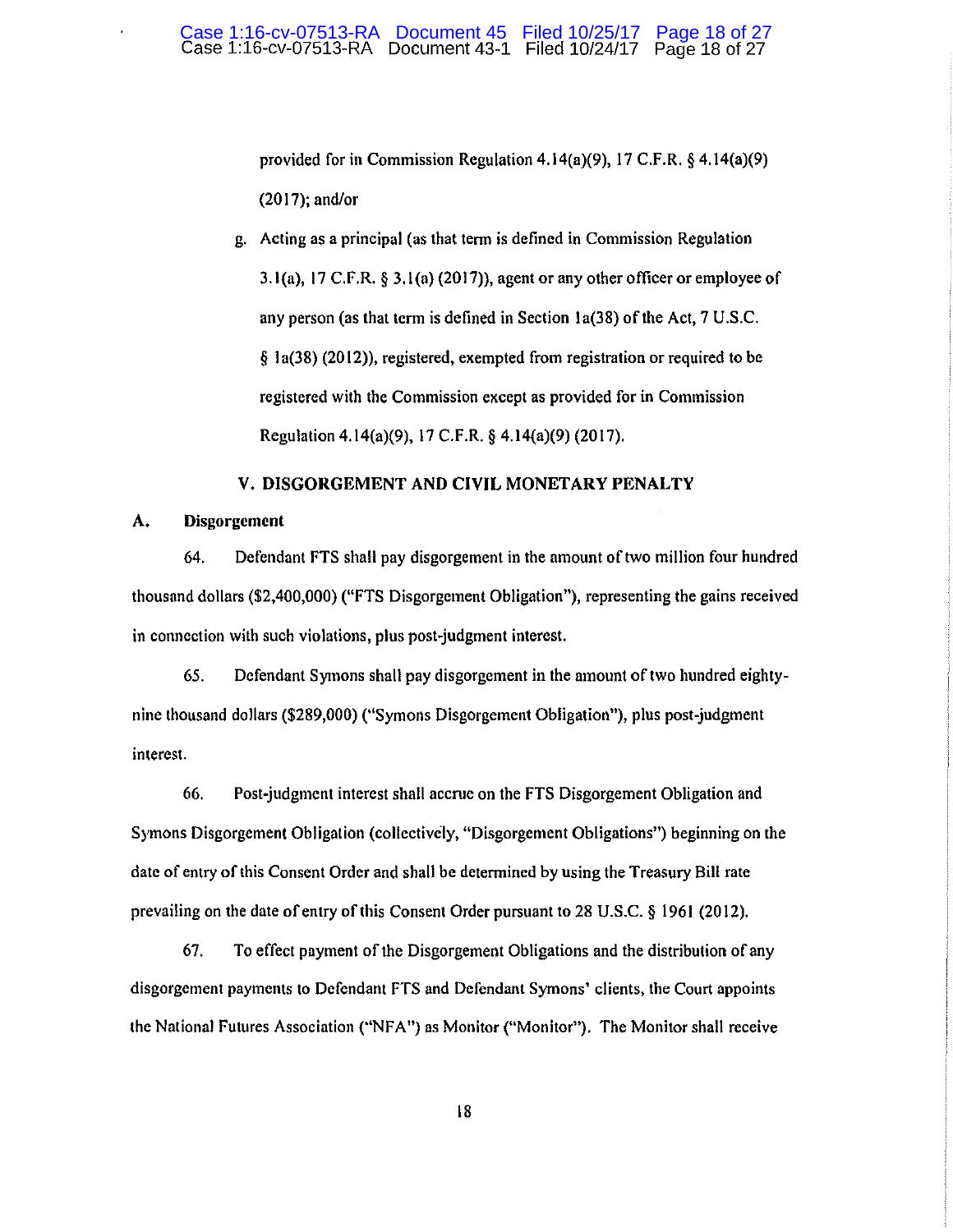#### Case 1:16-cv-07513-RA Document 45 Filed 10/25/17 Page 19 of 27 Case 1:16-cv-07513-RA Document 43-1 Filed 10/24117 Page 19 of 27

disgorgement payments from Defendants FTS and Symons and make distributions as set forth below. Because the Monitor is acting as an officer of this Court in performing these services, the NFA shall not be liable for any action or inaction arising from NFA 's appointment as Monitor, other than actions involving fraud.

68. Defendants FTS and Symons shall make Disgorgement Obligation payments under this Consent Order to the Monitor in the name *"CFTC v. FTS Financial, et al.* -Settlement/Disgorgement Fund." FTS and Symons shall send such Disgorgement Obligation payments by electronic funds transfer, or by U.S. postal money order, certified check, bank cashier's check, or bank money order, to the Office of Administration, National Futures Association, 300 South Riverside Plaza, Suite 1800, Chicago, Illinois 60606 under cover letter that identifies the paying Defendant and the name and docket number of this proceeding. Defendants FTS and Symons shall simultaneously transmit copies of the cover letter and the form of payment to the Chief Financial Officer, Commodity Futures Trading Commission, Three Lafayette Centre, 1155 21st Street, NW, Washington, D.C. 20581 and R. Stephen Painter, Jr., Chief Trial Attorney, Commodity Futures Trading Commission, 140 Broadway, 19<sup>th</sup> Floor, New York, NY I 0005. Payments noted as being made for the FTS Disgorgement Obligation shall be credited to the FTS Disgorgement Obligation, and payments noted as being made for the Symons Disgorgement Obligation shall be credited to the Symons Disgorgement Obligation.

69. The Monitor shall oversee the Disgorgement Obligation and shall have the discretion to determine the manner of distribution of such funds in an equitable fashion to Defendant FTS and Defendant Symons' clients identified by the Commission or may defer distribution until such time as the Monitor deems appropriate. In the event that the amount of Disgorgement Obligation payments to the Monitor are of a *de minimis* nature such that the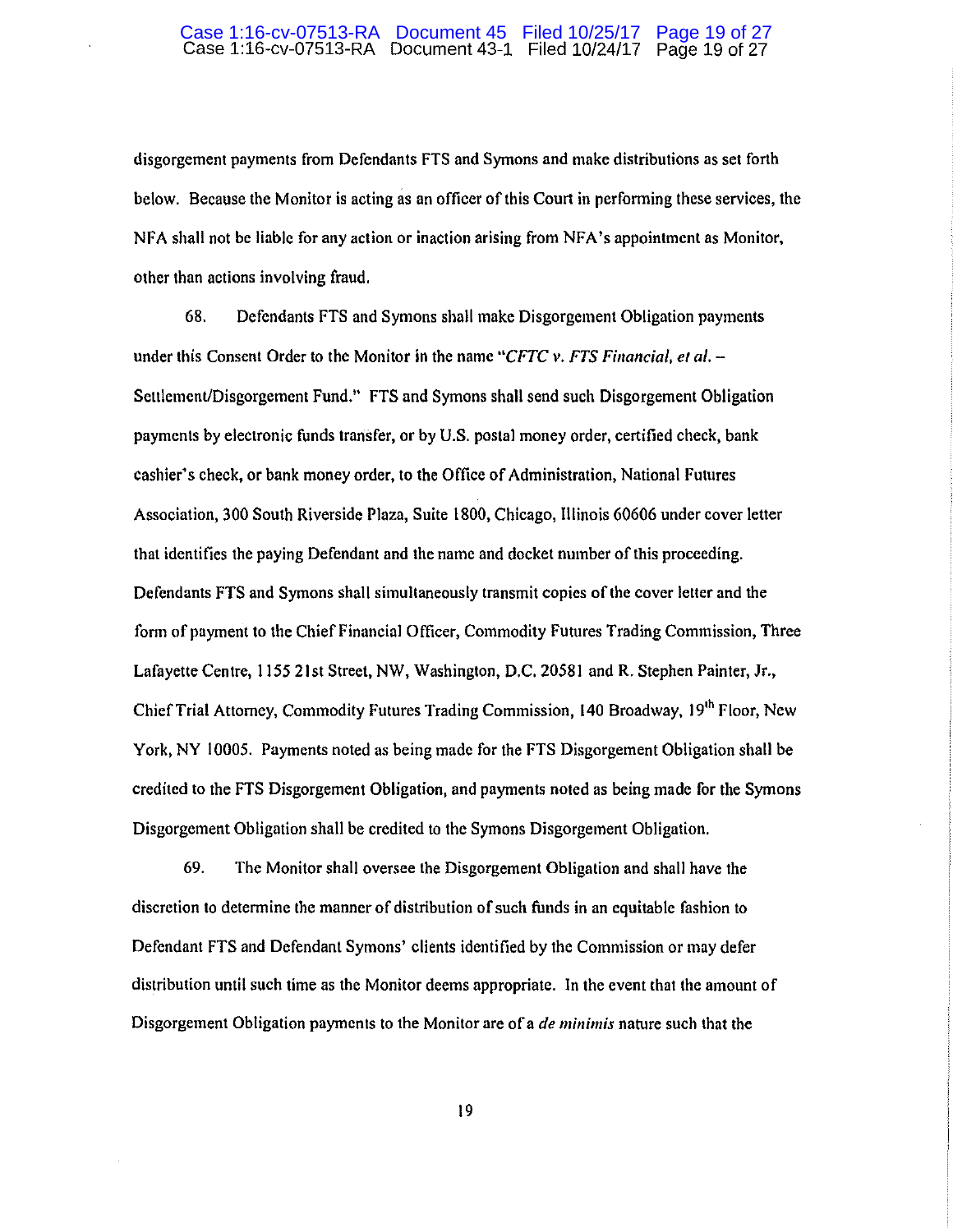#### Case 1:16-cv-07513-RA Document 45 Filed 10/25/17 Page 20 of 27 Case 1:16-cv-07513-RA Document 43-1 Filed 10/24/17 Page 20 of 27

Monitor detennines that the administrative cost of making a distribution to eligible clients is impractical, the Monitor may, in its discretion, treat such disgorgement payments as civil monetary penalty payments, which the Monitor shall forward to the Commission following the instructions for civil monetary penalty payments set forth in Part V.B. below.

70. Defendants FTS and Symons shall cooperate with the Monitor as appropriate to provide such information as the Monitor deems necessary and appropriate to identify Defendant FTS and Defendant Symons' clients to whom the Monitor, in its sole discretion, may detennine to include in any plan for distribution of any Disgorgement Obligation payments. Defendants FTS and Symons shall execute any documents necessary to release funds that they have in any repository, bank, investment or other financial institution, wherever located, in order to make partial or total payment toward the Disgorgement Obligation.

71. The Monitor shall provide the Commission at the beginning of each calendar year with a report detailing the disbursement of funds to Defendant FTS and Defendant Symons' clients during the previous year. The Monitor shall transmit this report under a cover letter that identifies the name and docket number of this proceeding to the Chief financial Officer, Commodity Futures Trading Commission, Three Lafayette Centre, 1155 21st Street, NW, Washington, D.C. 20581.

72. The amounts payable to each client shall not limit the ability of any client from proving that a greater amount is owed from Defendants FTS and Symons or any other person or entity, and nothing herein shall be construed in any way to limit or abridge the rights of any client that exist under state or common law.

73. Pursuant to Rule 71 of the Federal Rules of Civil Procedure, each client of Defendants FTS and Symons who suffered a loss is explicitly made an intended third-party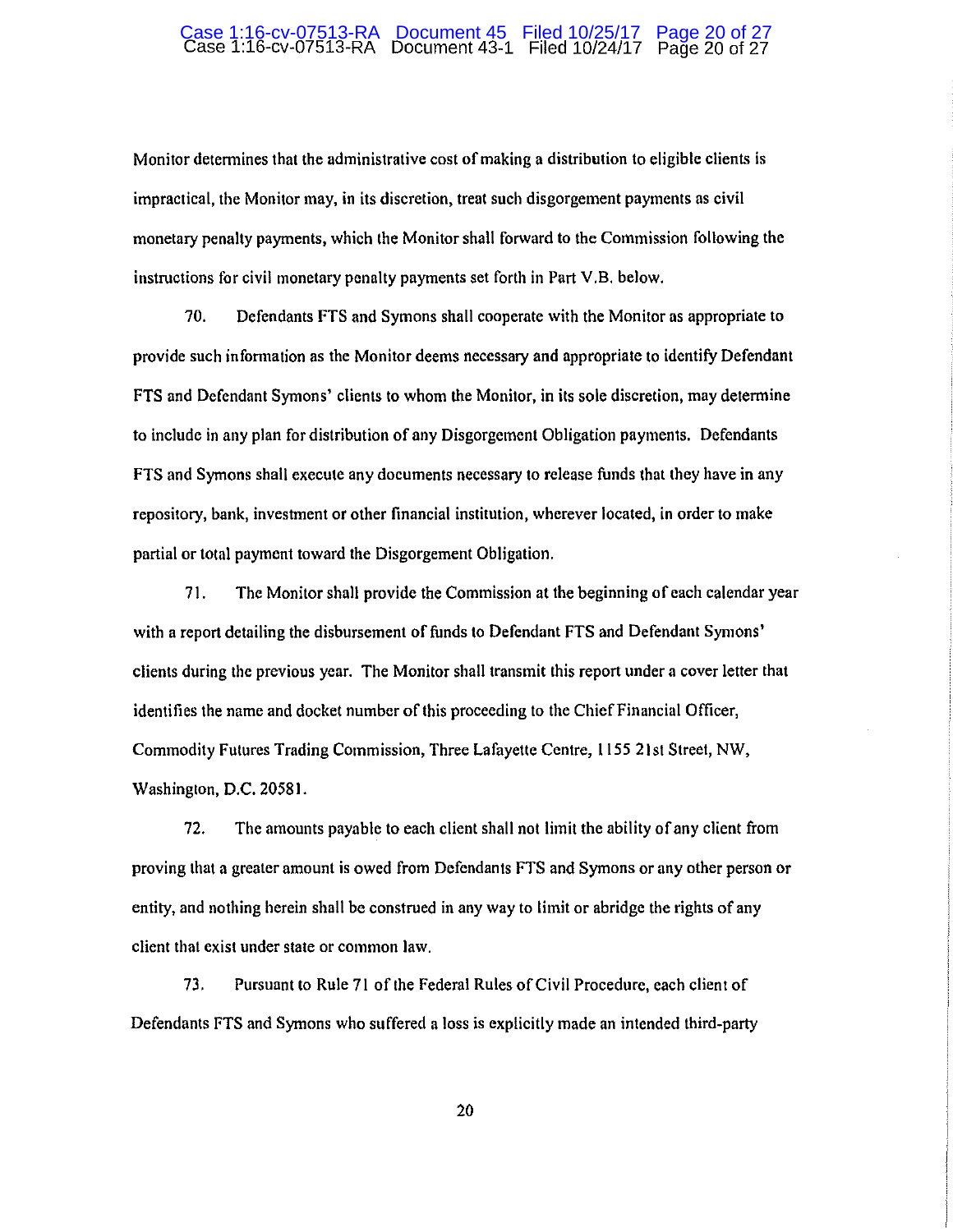#### Case 1:16-cv-07513-RA Document 45 Filed 10/25/17 Page 21 of 27 Case 1:16-cv-07513-RA Document 43-1 Filed 10/24/17 Page 21 of 27

beneficiary of this Consent Order and may seek to enforce obedience of this Consent Order to obtain satisfaction of any portion of the disgorgement that has not been paid by Defendants FTS and Symons to ensure continued compliance with any provision of this Consent Order and to hold Defendants FTS and Symons in contempt for any violations of any provision of this Consent Order.

74. To the extent that any funds accrue to the U.S. Treasury for satisfaction of Defendants FTS or Symons' Disgorgement Obligation, such funds shall be transferred to the Monitor for disbursement in accordance with the procedures set forth above.

#### **B. Civil Monetary Penalty**

75. Defendant FTS shall pay a civil monetary penalty in the amount of two million four hundred thousand dollars (\$2,400,000) ("FTS CMP Obligation"), plus post-judgment interest.

76. Defendant Symons shall pay a civil monetary penalty in the amount of one hundred thousand dollars (\$100,000) ("Symons CMP Obligation"), plus post-judgment interest.

77. Post-judgment interest shall accrue on the FTS CMP Obligation and Symons CMP Obligation (collectively, "CMP Obligations") beginning on the date of entry of this Consent Order and shall be determined by using the Treasury Bill rate prevailing on the date of entry of this Consent Order pursuant to 28 U.S.C. *§* 1961 (2012).

78. Defendants FTS and Symons shall pay their CMP Obligations by electronic funds transfer, U.S. postal money order, certified check, bank cashier's check, or bank money order. If payment is to be made other than by electronic funds transfer, then the payment shall be made payable to the Commodity Futures Trading Commission and sent to the address below: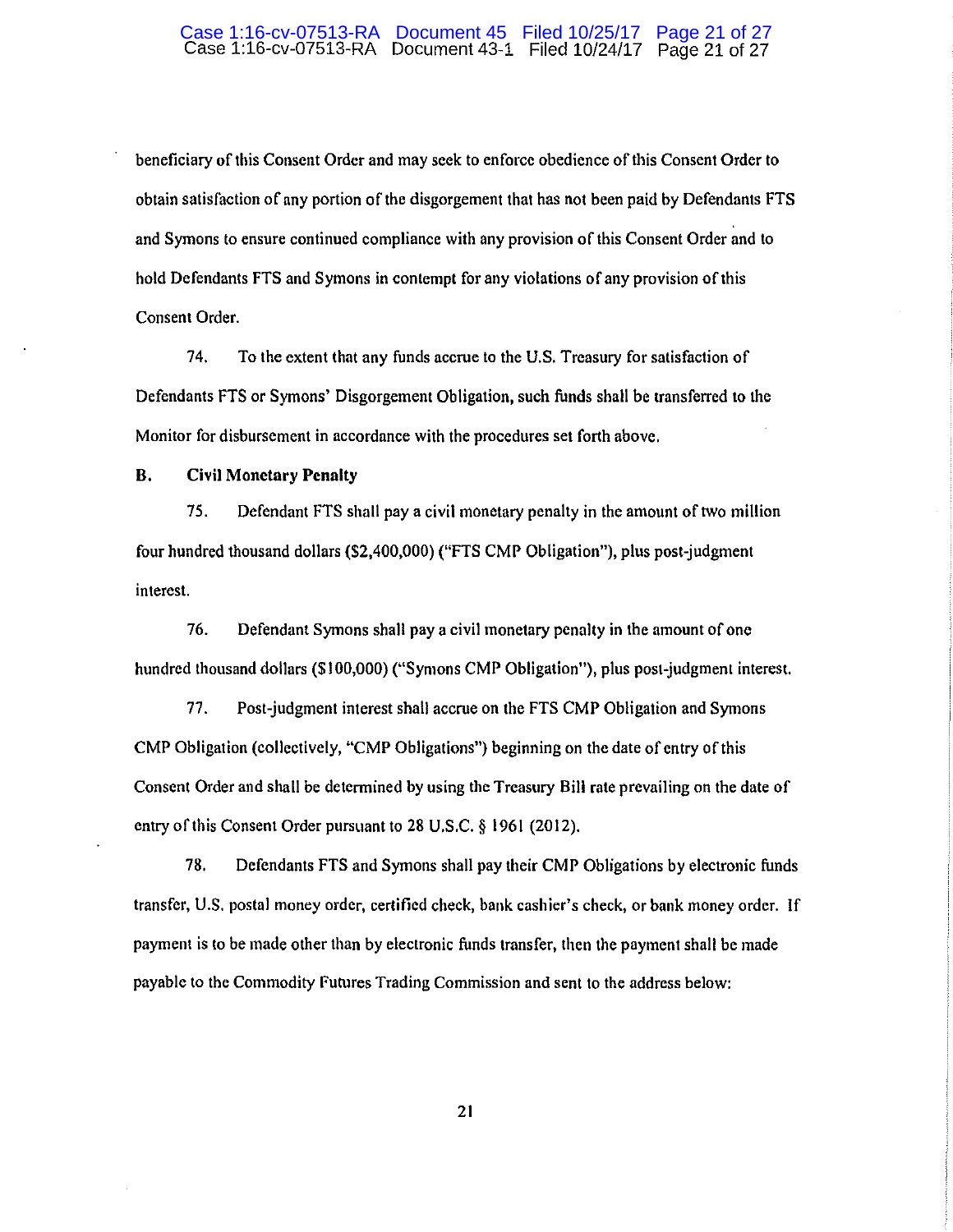#### Case 1:16-cv-07513-RA Document 45 Filed 10/25/17 Page 22 of 27 Case 1:16-cv-07513-RA Document 43-1 Filed 10/24/17 Page 22 of 27

Commodity Futures Trading Commission Division of Enforcement ATTN: Accounts Receivables DOT/FAA/MMAC/AMZ-341 CFTC/CPSC/SEC 6500 S. MacArthur Blvd. Oklahoma City, OK 73169 (405) 954-7262 office (405) 954-1620 fax nikki.gibson@faa.gov

If payment by electronic funds transfer is chosen, Defendants FTS and Symons shall contact Nikki Gibson or her successor at the address above to receive payment instructions and shall fully comply with those instructions. Defendants FTS and Symons shall accompany payment of the CMP Obligation with a cover letter that identifies the Defendant and the name and docket number of this proceeding. Defendants FTS and Symons shall simultaneously transmit copies of the cover letter and the form of payment to the Chief Financial Officer, Commodity Futures Trading Commission, Three Lafayette Centre, 1155 2 lst Street, NW, Washington, D.C. 20581, and R. Stephen Painter, Jr., Chief Trial Attorney, Commodity Futures Trading Commission, 140 Broadway, 19<sup>th</sup> Floor, New York, NY 10005. Payments noted as being made for the FTS CMP Obligation shall be credited to the FTS CMP Obligation, and payments noted as being made for the Symons CMP Obligation shall be credited to the Symons CMP Obligation.

#### C. Provisions Related to Monetary Sanctions

79. Partial Satisfaction: Acceptance by the Commission or the Monitor of any partial payment of Defendants FTS and Symons' Disgorgement Obligation or CMP Obligation shall not be deemed a waiver of their obligation to make further payments pursuant to this Consent Order, or a waiver of the Commission's right to seek to compel payment of any remaining balance.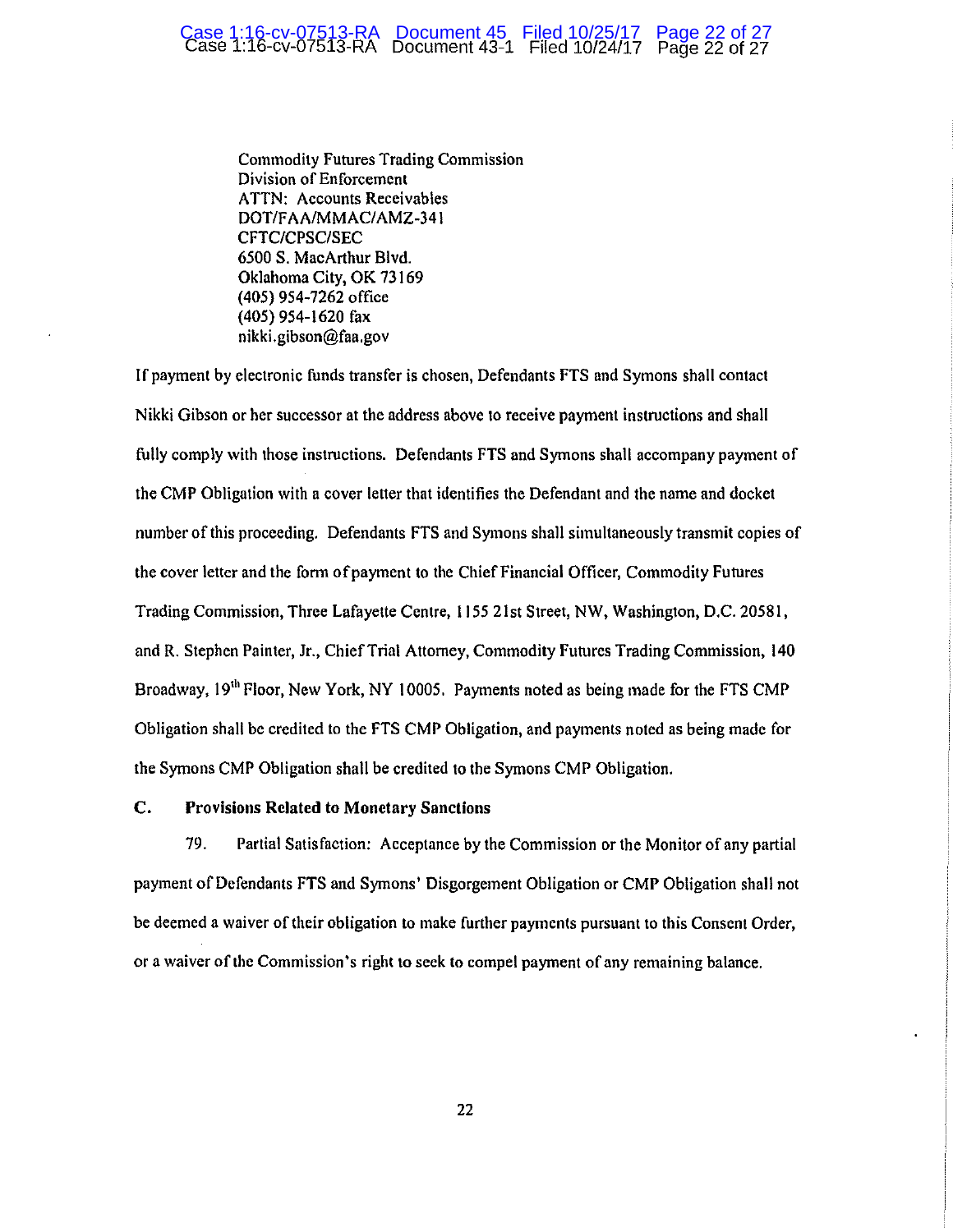## D. Cooperation

80. Defendants FTS and Symons shall cooperate fully and expeditiously with the Commission, including the Commission's Division of Enforcement in this action, and in any current or future Commission investigation or action related thereto. Defendants FTS and Symons shall also cooperate in any investigation, civil litigation, or administrative matter related to, or arising from, this action.

#### VI. MISCELLANEOUS PROVISIONS

81. Notice: All notices required to be given by any provision in this Consent Order shall be sent certified mail, return receipt requested, as follows:

Notice to Commission:

Manal M. Sultan, Deputy Director Division of Enforcement U.S. Commodity Futures Trading Commission 140 Broadway, 19<sup>th</sup> Floor New York, NY 10005

Notice to Defendant FTS and Symons:

Adam S. Miller, Esq. Nicholas Joseph, Esq. KauffLaton Miller LLP 950 Third A venue New York, New York 10022

All such notices to the Commission shall reference the name and docket number of this action.

82. Change of Address/Phone: Until such time as Defendants FTS and Symons satisfy in full their Disgorgement Obligations and CMP Obligations as set forth in this Consent Order, Defendants FTS and Symons shall provide written notice to the Commission by certified mail of any change to their telephone number and mailing address within ten (10) calendar days of the change.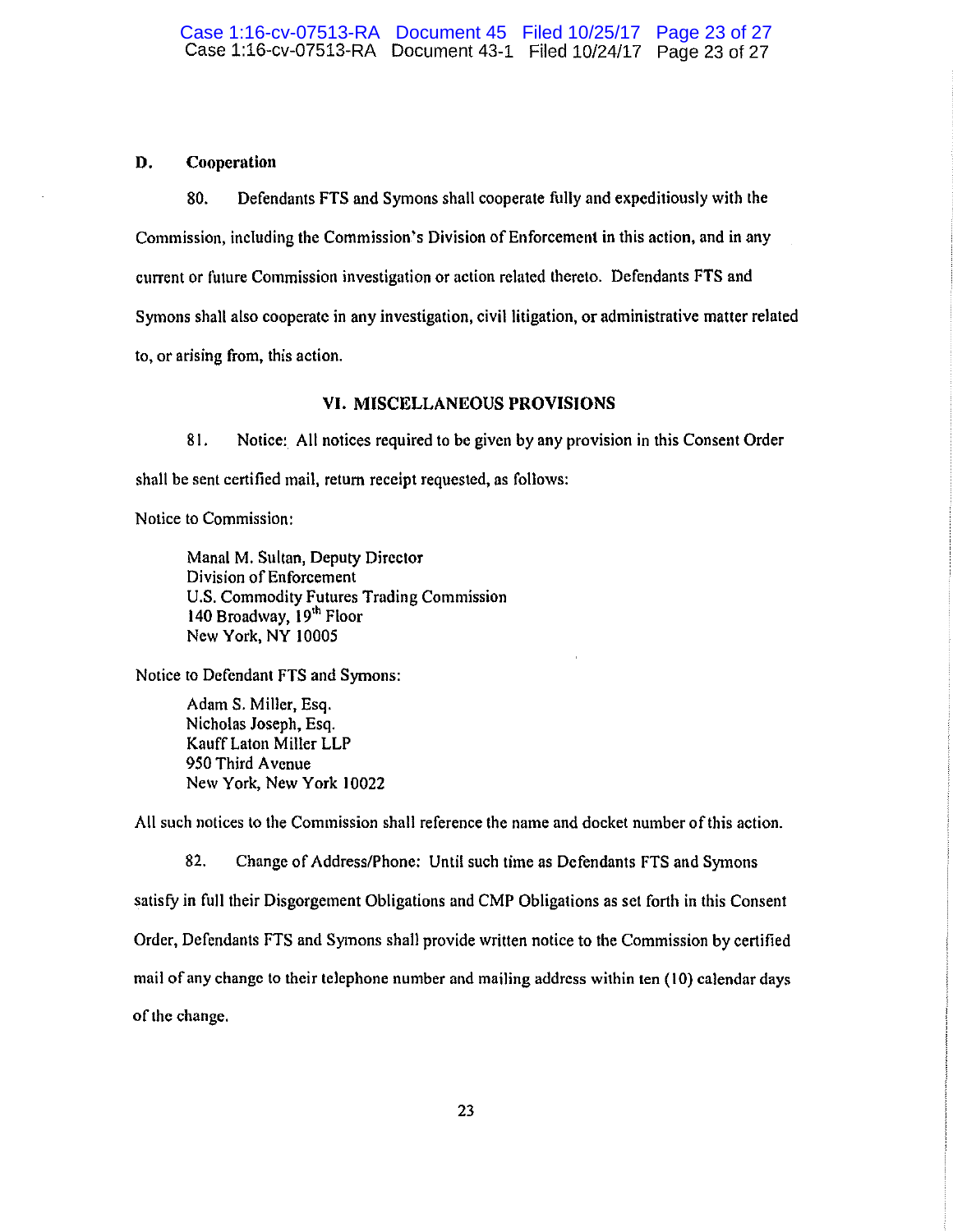#### Case 1:16-cv-07513-RA Document 45 Filed 10/25/17 Page 24 of 27 Case 1:16-cv-07513-RA Document 43-1 Filed 10/24/17 Page 24 of 27

83. Entire Agreement and Amendments: This Consent Order incorporates all of the terms and conditions of the settlement among the parties hereto to date. Nothing shall serve to amend or modify this Consent Order in any respect whatsoever, unless: (a) reduced to writing; (b) signed by all parties hereto; and (c) approved by order of this Court.

84. Invalidation: If any provision of this Consent Order or if the application of any provision or circumstance is held invalid, then the remainder of this Consent Order and the application of the provision to any other person or circumstance shall not be affected by the holding.

85. Waiver: The failure of any party to this Consent Order or of any customers or clients at any time to require performance of any provision of this Consent Order shall in no manner affect the right of the party, customer, or client at a later time to enforce the same or any other provision of this Consent Order. No waiver in one or more instances of the breach of any provision contained in this Consent Order shall be deemed to be or construed as a further or continuing waiver of such breach or waiver of the breach of any other provision of this Consent Order.

86. Waiver of Service, and Acknowledgement: Defendants FTS and Symons waive service of this Consent Order and agree that entry of this Consent Order by the Court and filing with the Clerk of the Court will constitute notice to Defendants FTS and Symons of its terms and conditions.

87. Continuing Jurisdiction of this Court: This Court shall retain jurisdiction of this action to ensure compliance with this Consent Order and for all other purposes related to this . action, including any motion by Defendants FTS and Symons to modify or for relief from the terms of this Consent Order.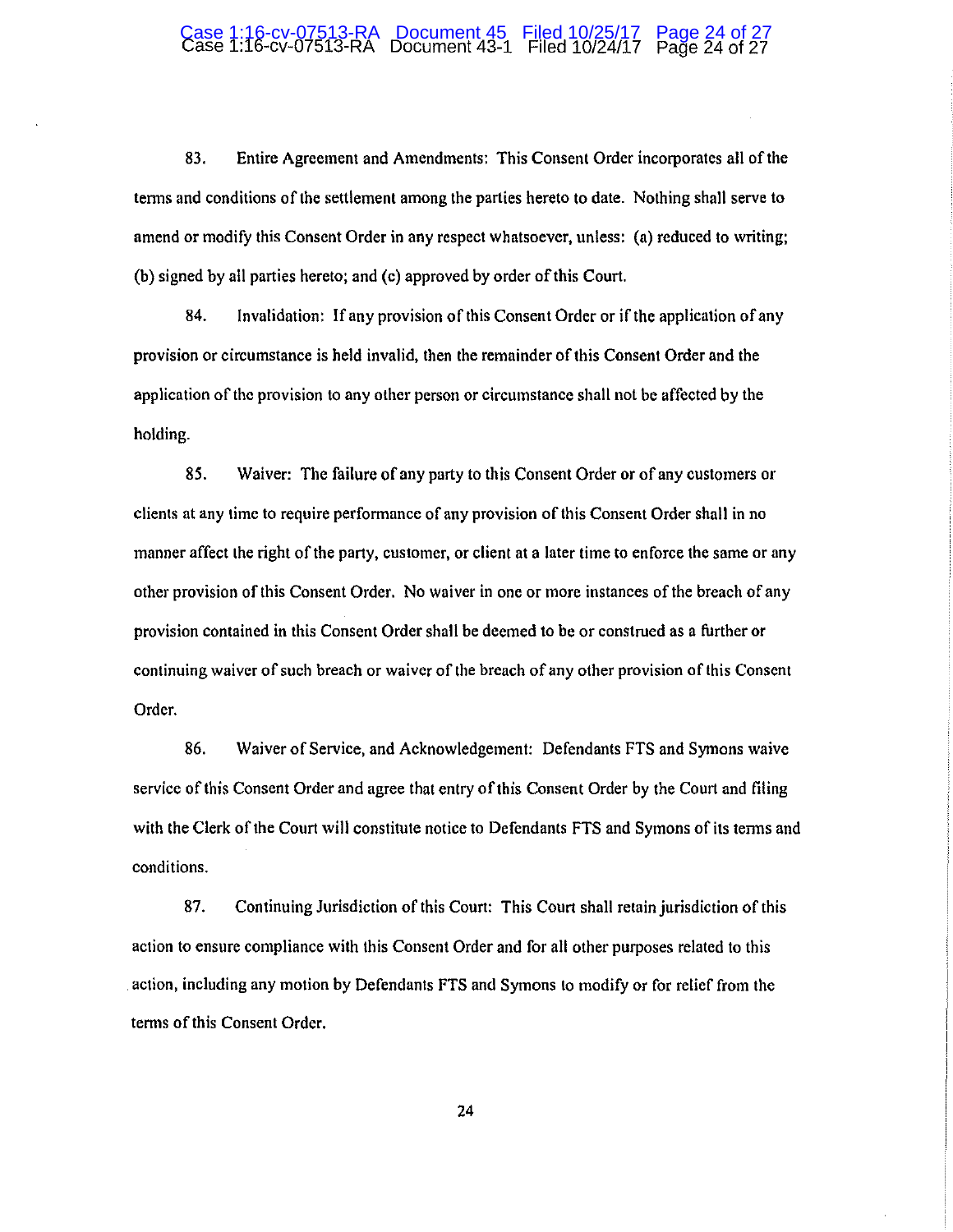#### Case 1:16-cv-07513-RA Document 45 Filed 10/25/17 Page 25 of 27 Case 1:16-cv-07513-RA Document 43-1 Filed 10/24/17 Page 25 of 27

88. Injunctive and Equitable Relief Provisions: The injunctive and equitable relief provisions of this Consent Order shall be binding upon Dcfondants FTS and Symons, upon any person under their authority or control, and upon any person who receives actual notice of this Consent Order, by personal service, e-mail, facsimile or otherwise insofar as he or she is acting in active concert or participation with Defendants FTS or Symons.

89. Authority: Defendant FTS hereby warrants that Kevin Michael Symons is  $H^{1} \cap e \rightarrow \mathbb{R}$  /  $\mathbb{R}$  /  $\mathbb{R}$  /  $f$  and that this Consent Order has been duly authorized by Defendant FTS, and Kevin Michael Symons has been duly empowered to sign and submit this Consent Order on behalf of Defendant FTS.

90. Counterparts and Facsimile Execution: This Consent Order may be executed in two or more counterparts, all of which shall be considered one and the same agreement and shall become effective when one or more counterparts have been signed by each of the parties hereto and delivered (by facsimile, e-mail, or otherwise) to the other party, it being understood that all parties need not sign the same counterpart. Any counterpart or other signature to this Consent Order that is delivered by any means shall be deemed for all purposes as constituting good and valid execution and delivery by such party of this Consent Order.

91. Contempt: Defendants FTS and Symons understand that the terms of the Consent Order arc enforceable through contempt proceedings, and that, in any such proceedings they may not challenge the validity of this Consent Order.

92. Agreements and Undertakings: Defendants FTS and Symons shall comply with all of the undertakings and agreements set forth in this Consent Order.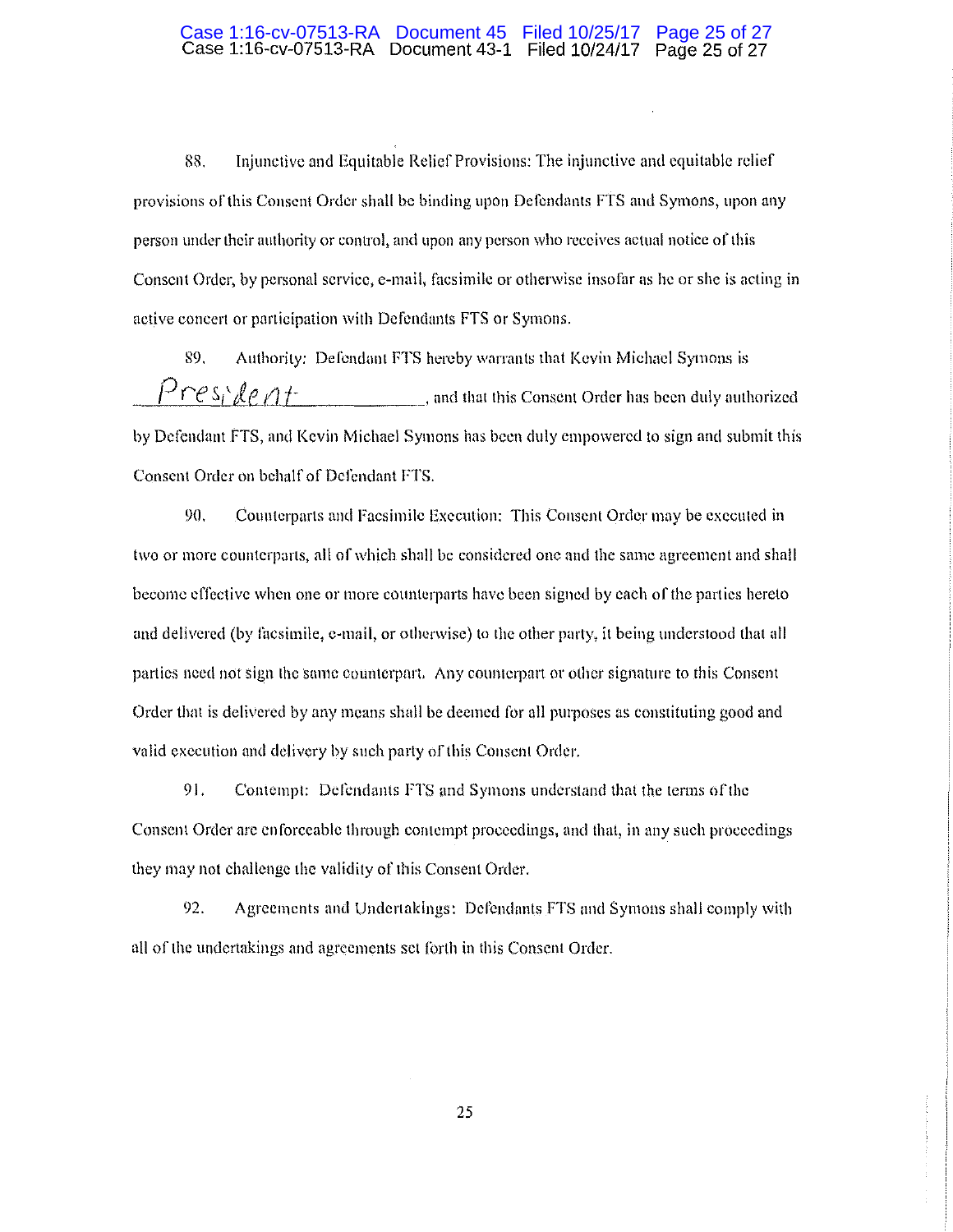# Case 1:16-cv-07513-RA Document 45 Filed 10/25/17 Page 26 of 27<br>Case 1:16-cv-07513-RA Document 43-1 Filed 10/24/17 Page 26 of 27

There being no just reason for delay, the Clerk of the Court is hereby ordered to enter this *Consent Order for Permanent Injunction, Civil Monetary Penalties and Other Equitable Relief* Against Defendants FTS Financial, Inc. and Kevin Michael Symons forthwith and without further notice.

**IT IS SO ORDERED** on this  $25$ <sup>th</sup> day of  $0 \leq \pm 0$  be f 2017. **IE ABRAMS** . **NITED STATES DISTRICT JUDGE**